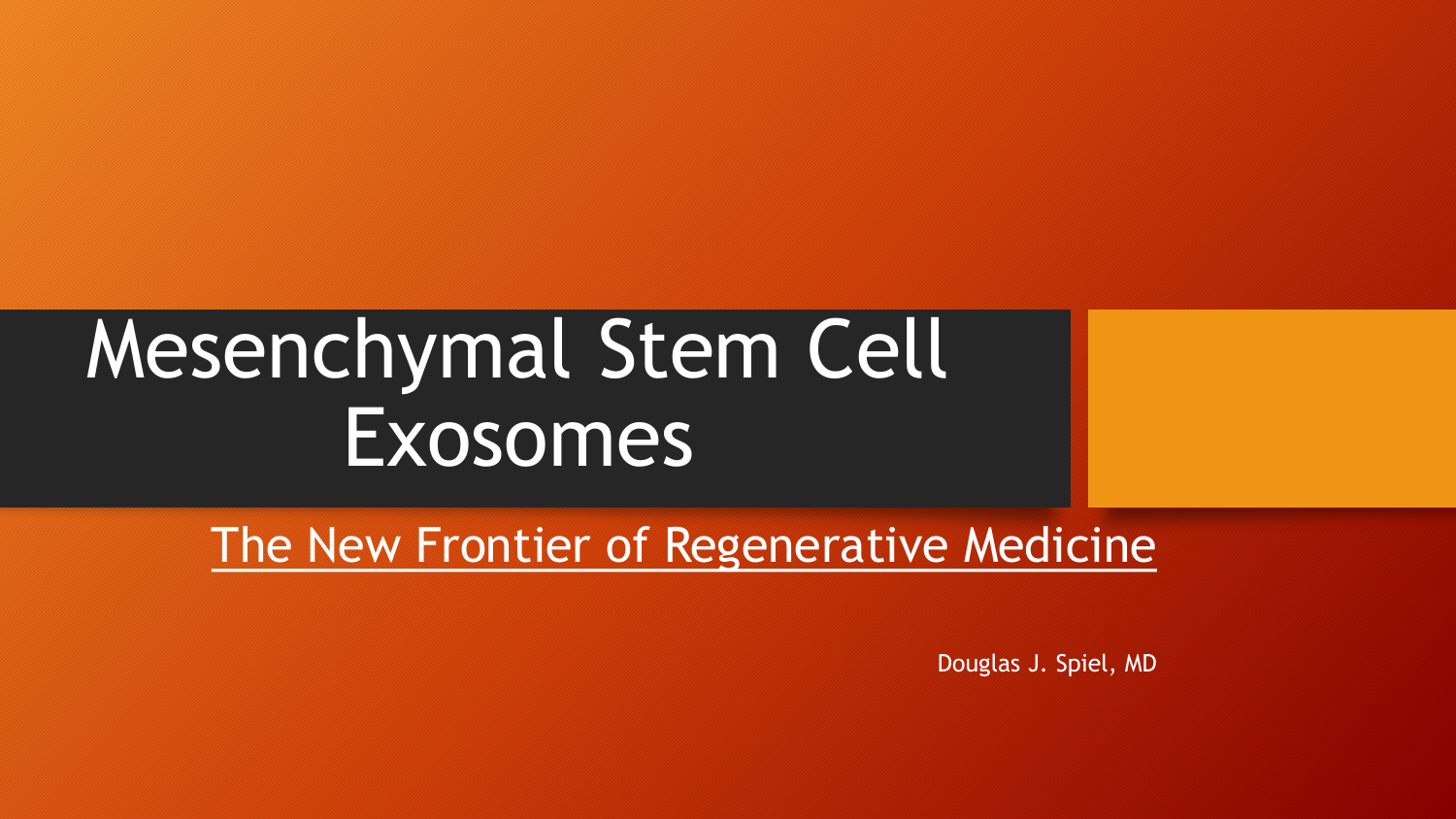#### MSC Exosomes

Arnold Caplan:

- 2006 "The trophic effects of MSCs may have profound clinical use."<sup>1</sup>
- 2017 "I now urge that we change the name of MSCs to Medicinal Signaling Cells …"
- "It is, indeed, the patient's own site-specific and tissue specific resident stem cells that construct the new tissue as stimulated by the bioactive factors secreted by the exogenously supplied MSCs"<sup>2</sup>

Revisionist Viewpoint!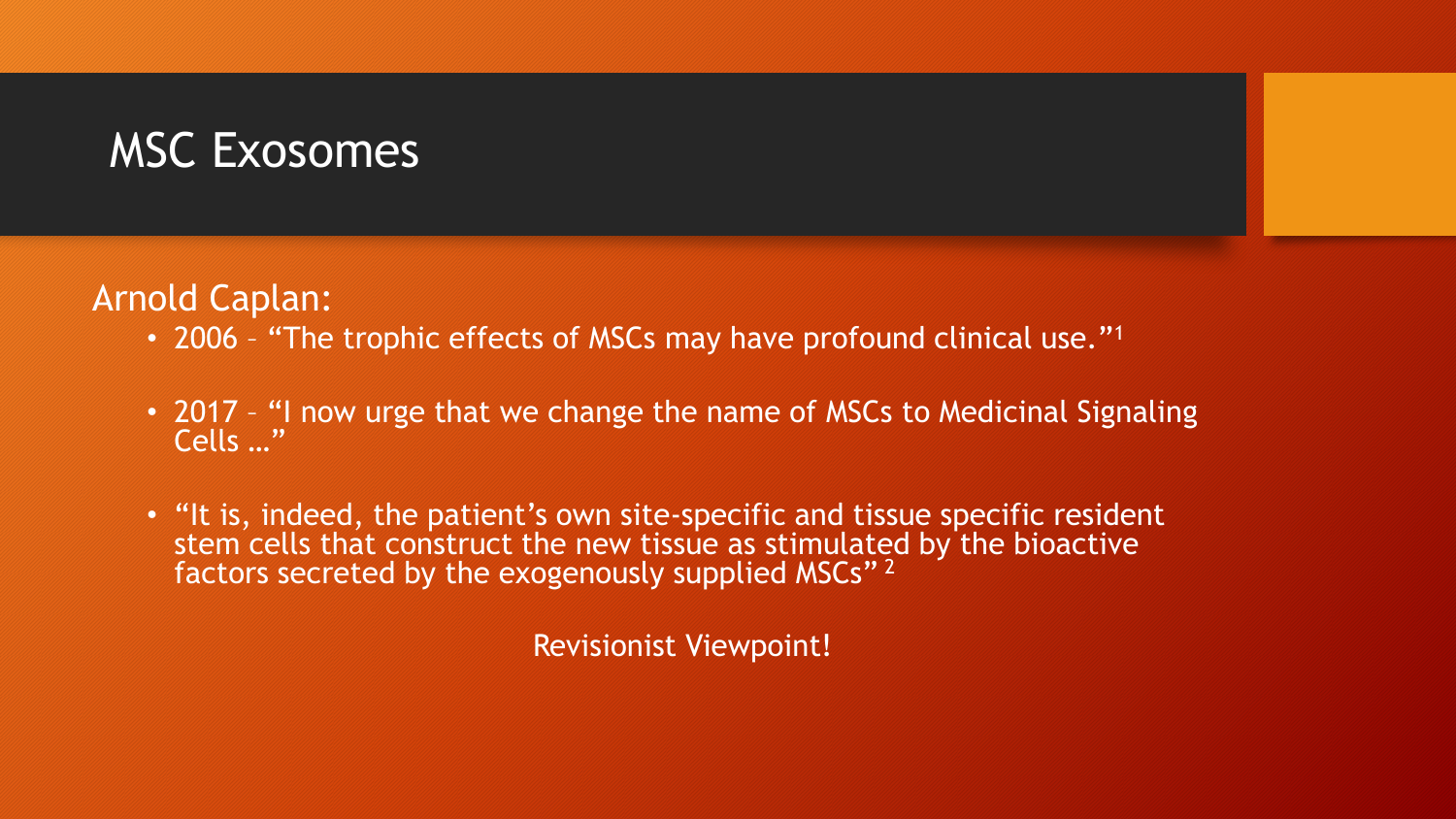- 1917 Julius Wagner-Jauregg
	- Patients with dementia paralytica after febrile illness frequently become lucid, sane. He began treating dementia paralytica patients with malaria for 8-12 febrile paroxysms then rescued with Quinine Sulfate and they became lucid.
- 1927 Nobel Prize in Medicine awarded to Julius Wagner-Jauregg for the healing properties of malarial fever
- 1928 Alexander Fleming discovers Penicillin
- 1938 Dr. Howard Florey reads Fleming's paper. He is joined by Dr. Ernst Chain and Dr. Normal **Heatley**
- 1942 Mass production of Penicillin
	- WW I death rate from pneumonia: 18%
	- WW II death rate from pneumonia: <1%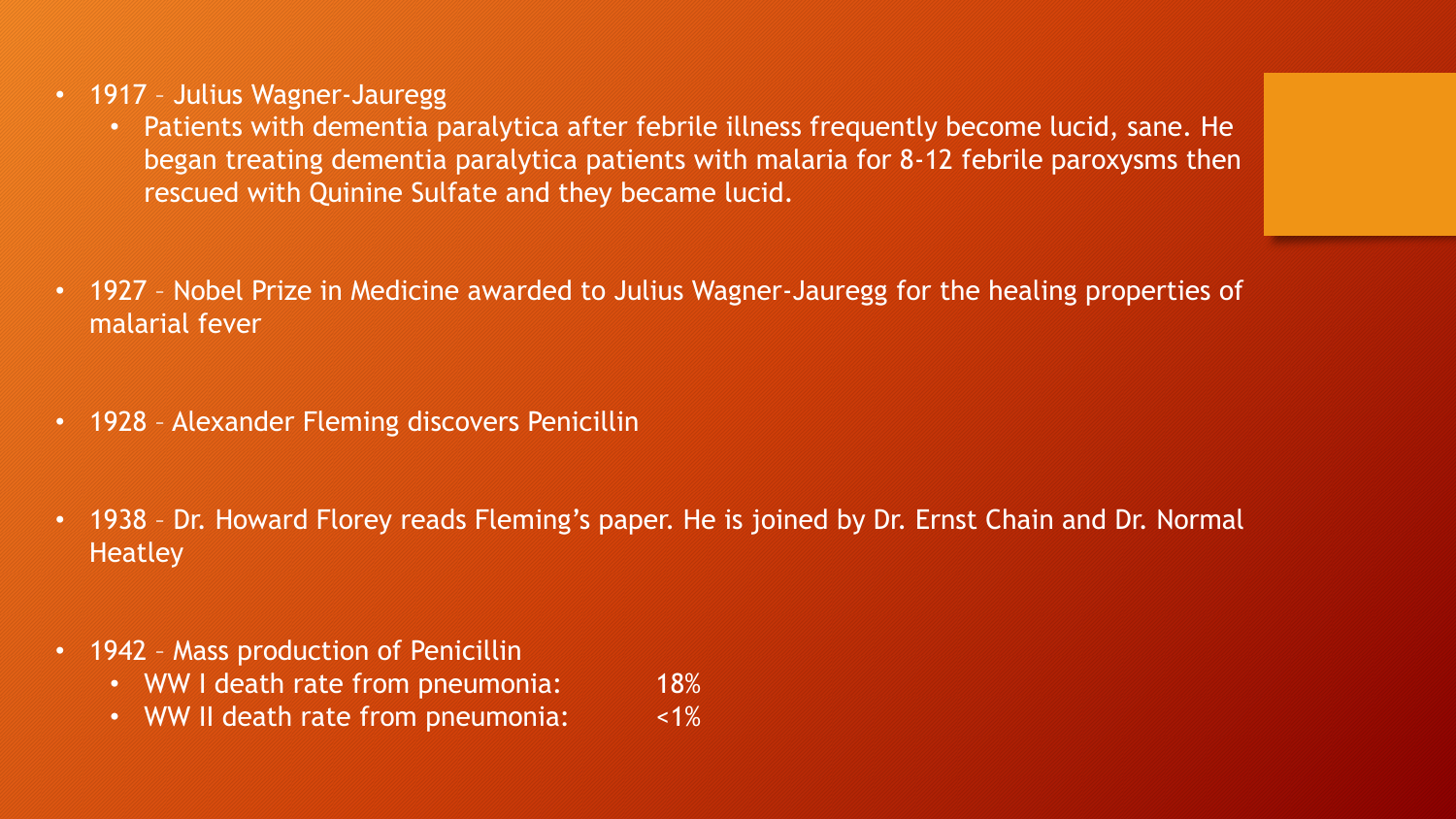#### Tomorrow's Regenerative Medicine Textbooks

- Bone Marrow Harvest MSCs
- Adipose Harvest MSCs

Malaria

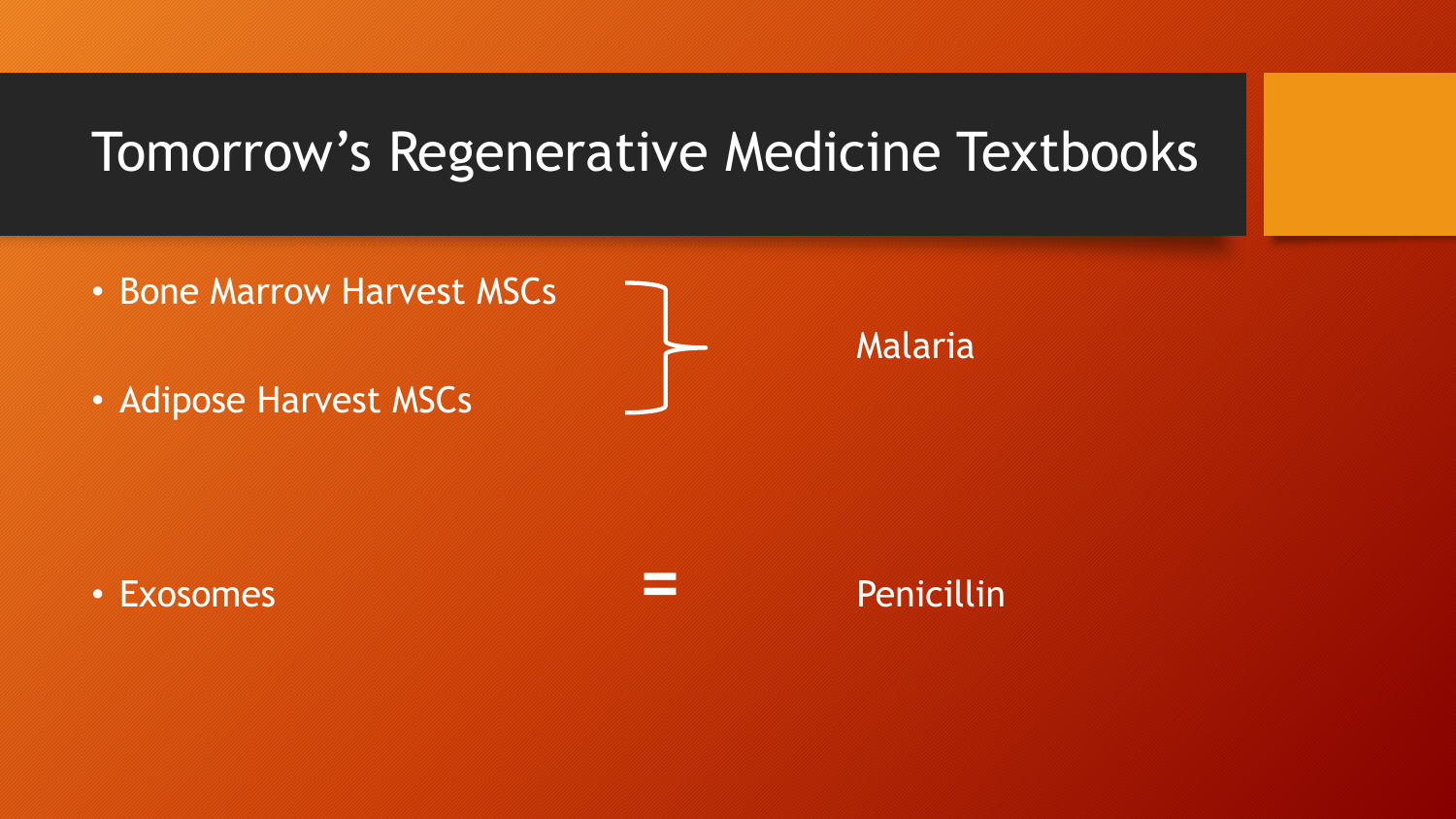### What are MSC Exosomes?

- Vesicles from 40-100 nm
- Formed by a two-step budding process<sup>3</sup>
	- Inward budding of membranous vesicles in a multivesicular-body

Cell

Cell

- MVBs fuse with the plasma membrane to release their cargo
- **Transmembrane proteins are conserved!**
- Composed of lipids, proteins, mRNA, and miRNAs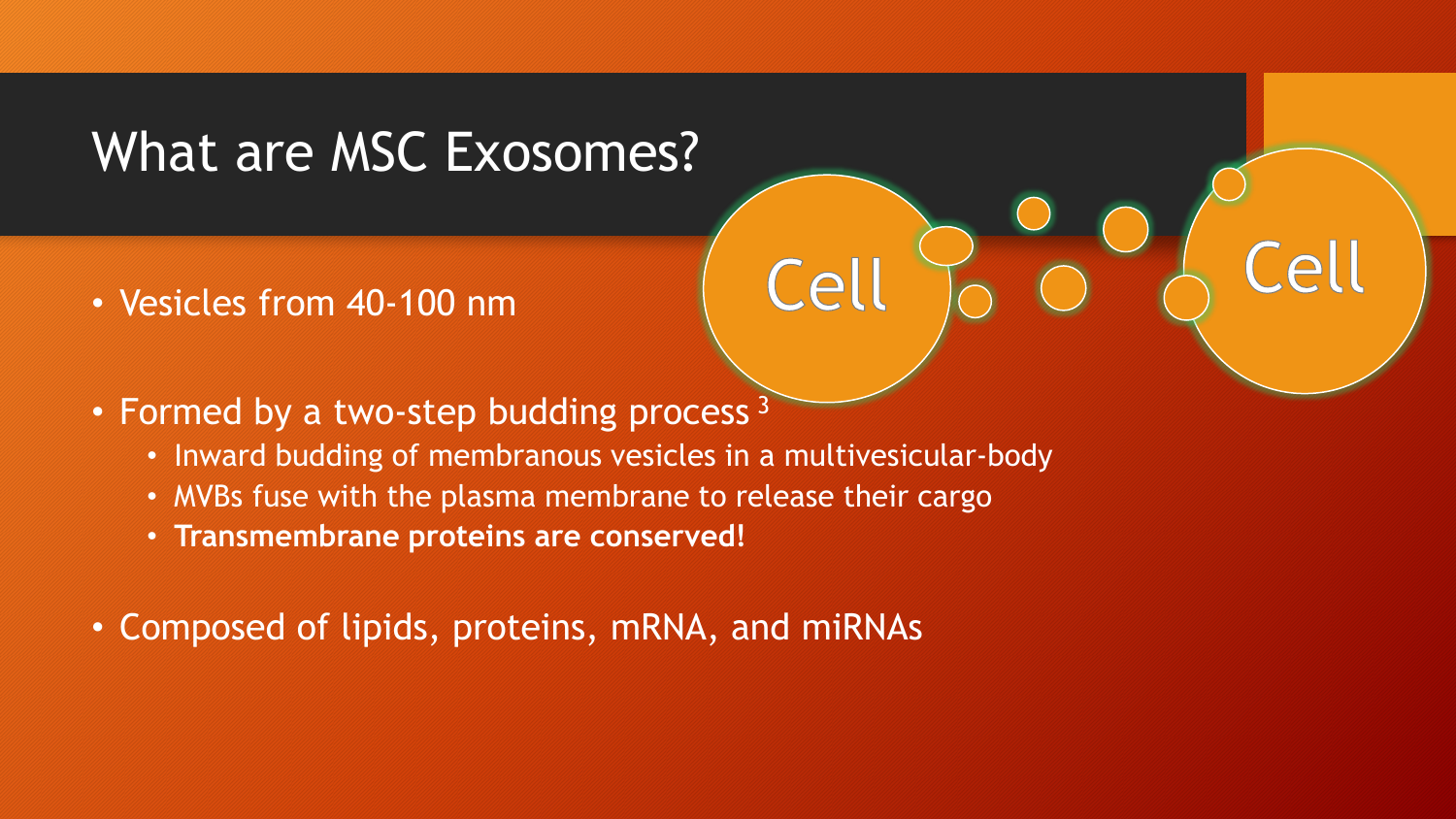#### I said transmembrane proteins are conserved from MSCs. Why?

- MSCs are recruited at the site of injury by receptor-mediated interaction
- MSC-derived vesicles bear the same membrane receptors of MSCs and it is likely for this reason that they accumulate at the site of injury by the same mechanism<sup>4,5</sup>
- MSC exosomes via IV infusion were taken up by M2 Macrophages in spinal cord of injured rats <sup>8</sup>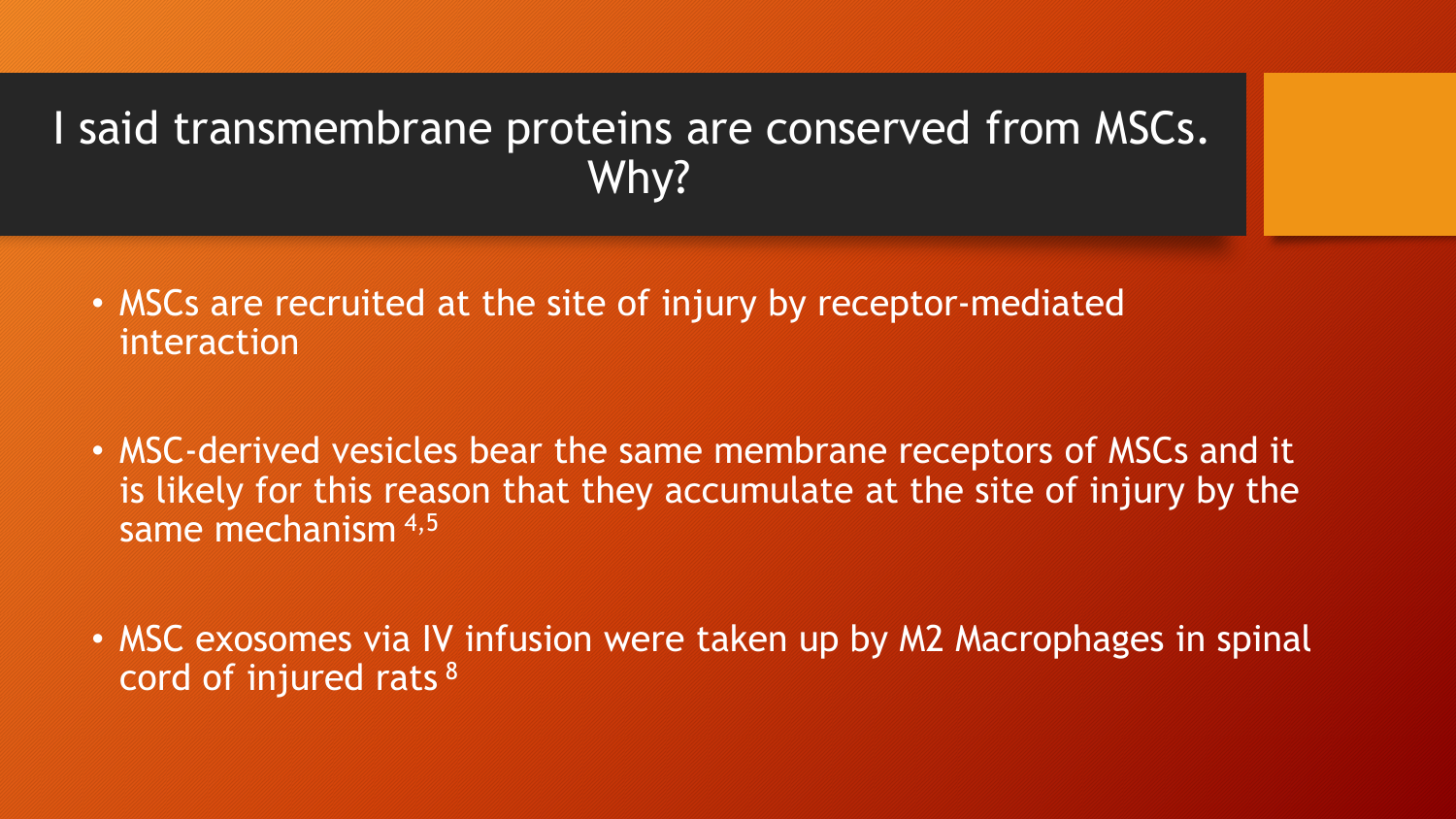# **What can Science teach us regarding Aging?**

By splicing the blood circulation of 2 animals together we have shown that young blood rejuvenates old tissues, bones, muscles, brain, and nerve tissue.

#### A simple surgery

A veterinary surgeon will anaesthetize the animals, peel away a thin layer of skin along their sides and stitch or staple the exposed surfaces together. Wound-healing processes join the bloodstreams through a capillary network, and in one to two weeks, the animals are pumping each other's blood.



*Nik Spencer/Nature; Chart Data: A. Eggel & T. Wyss-Coray Swiss Med. Wkly 144, W13914 (2014)*

*[Photograph]. Retrieved from https://www.nature.com/news/ageing-research-blood-toblood-1.16762*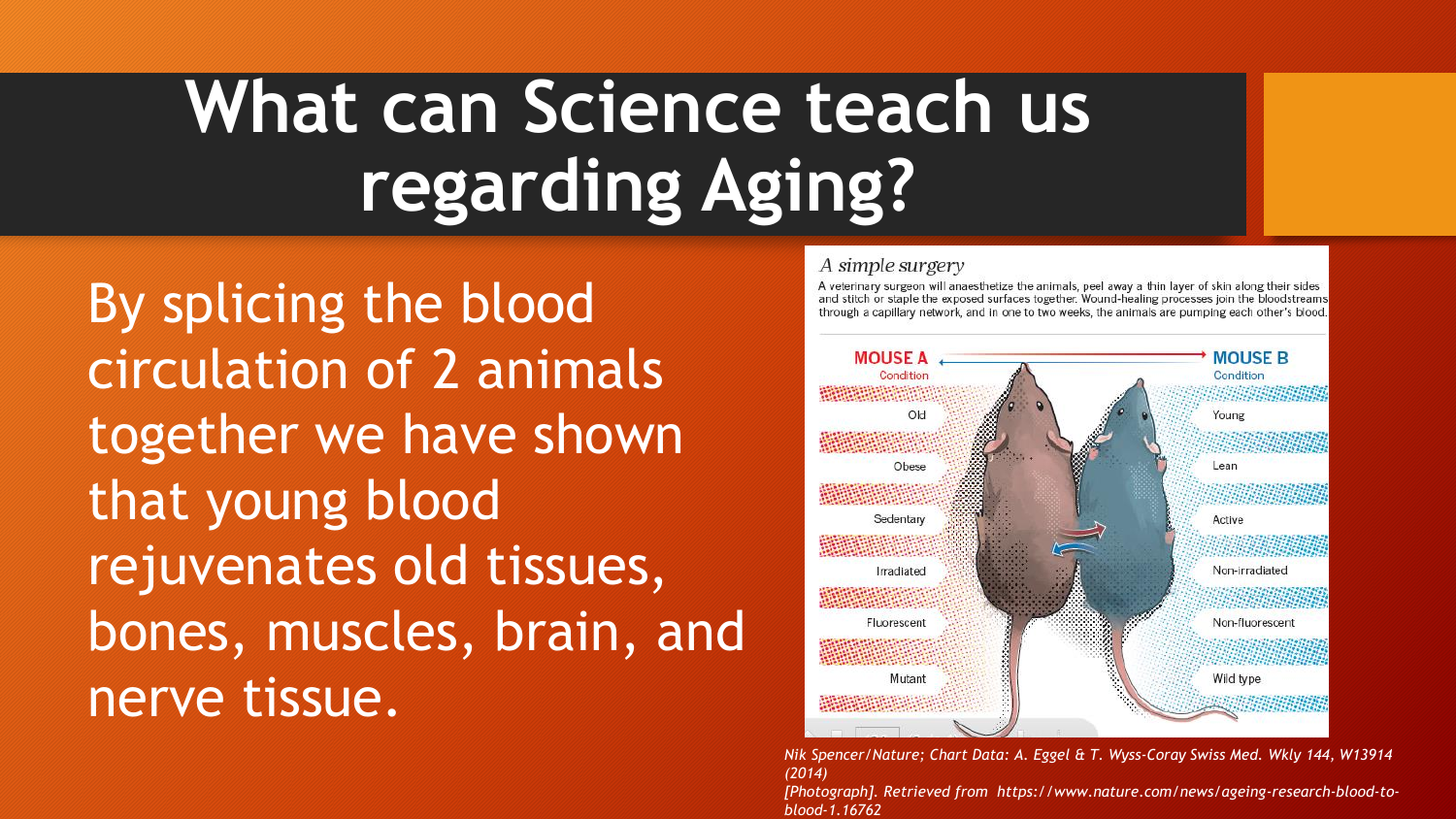# **What can Science teach us regarding aging? (Continued)**

A Hong Kong billionaire backed a scientist from Standford (Wyss-Coray) to start Alkahest, Inc, in Menlo Park, California on 2014.

To Treat Alzheimers they are sharing plasma from adults < 30 and transfusing it into Alzheimers patients.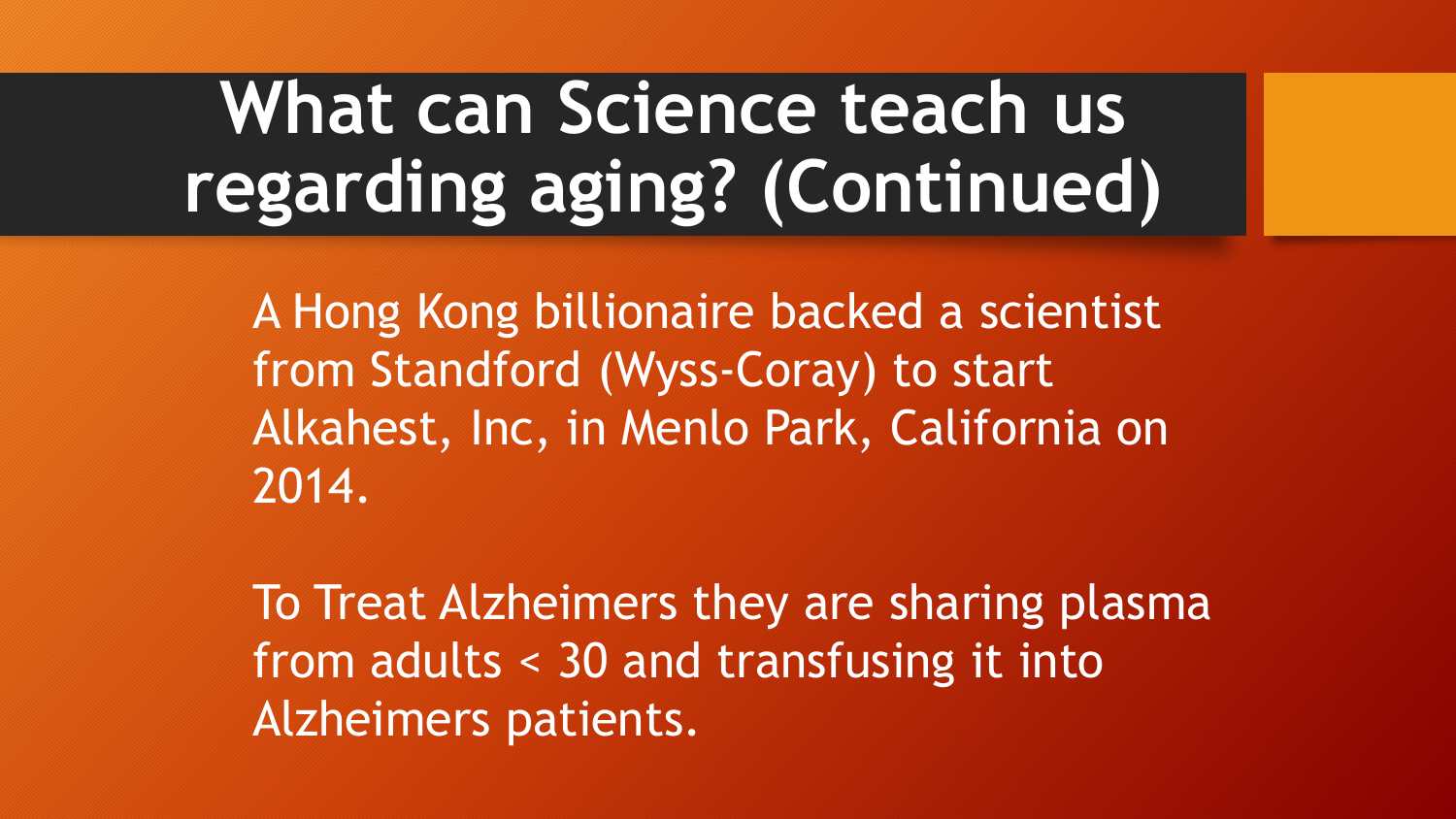# **What can Science teach us regarding aging? (Continued)**

A second company, Ambrosia has started a similar trial in California, giving adults age 35+ transfusions from younger adults <25.

This one-time infusion of a 2L bag of plasma (no blood cells) is offered for \$8,000.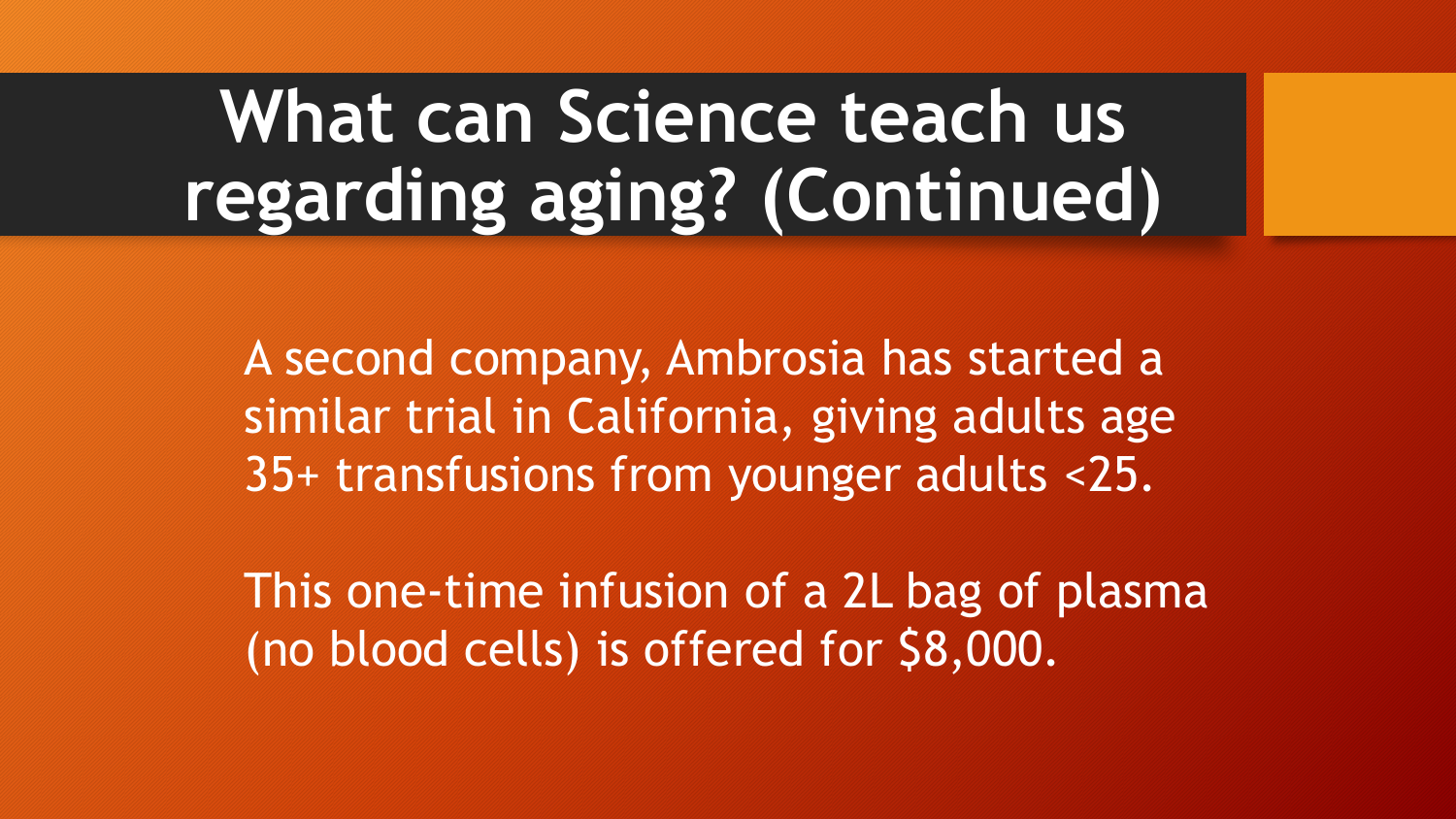## Why does plasma transfer **work?**

Are we transfusing stem cells?

No. Simply, there are not enough stem cells in blood/plasma. In fact, factors present in the plasma seem to upregulate the older stem cells themselves.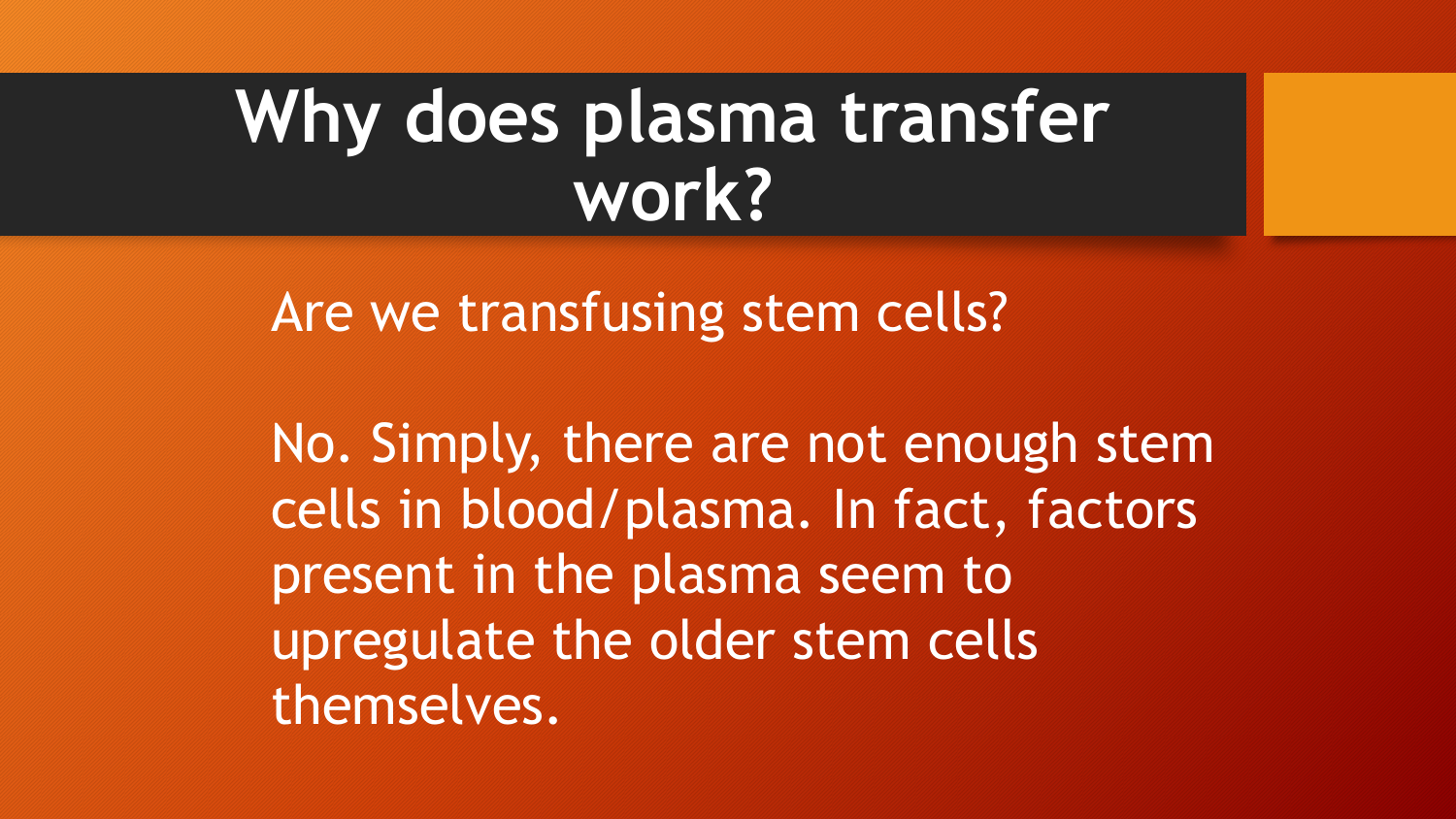# **What might these factors be? EXOSOMES**

Pericytes: cells on capillaries and micro vessels.

**ALL MSCs are PERICYTES!** 



Mesenchymal Stem Cells [Photograph] Retrieved from http://stemcellorthopedic.com/mesenchymal-stem-cells/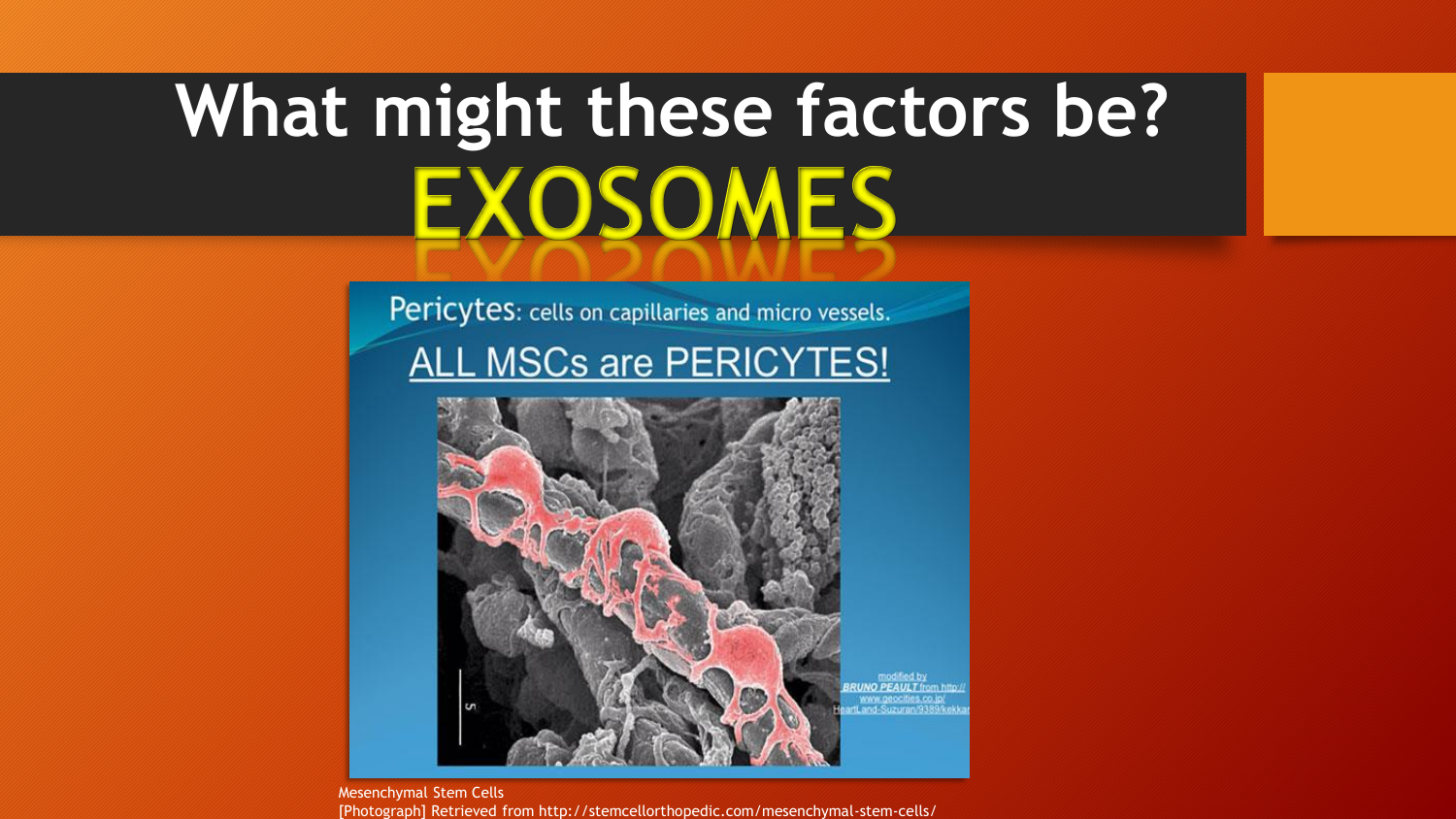#### Translational Studies Employing MSC-derived exosomes

#### • **TARGET TISSUES**

- Heart
- Brain
- Liver
- Lung
- Intestine
- Skin/Wound
- Limb Ischemia
- Skeletal Muscles
- Spinal Cord
- Immune System

These studies demonstrate that MSC-derived exosomes recapitulate the broad therapeutic effects previously attributed to MSCs via horizontal transfer of mRNAs, miRNAs, and proteins<sup>6</sup>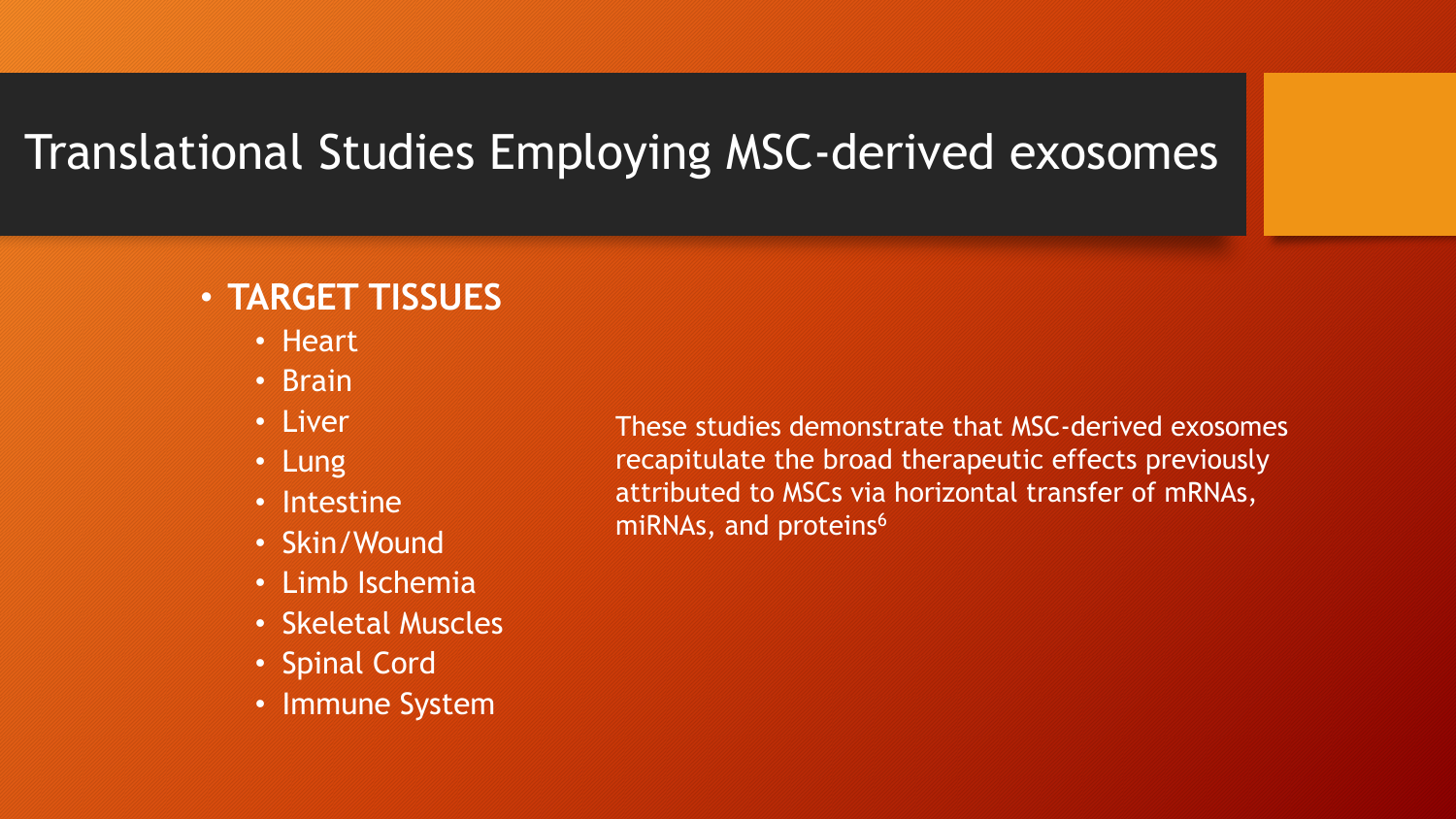### Mechanisms of MSC Trophic Activity Within the Joint Space

- Trophic factors influence anabolic tendencies of:
	- chondrocytes
	- chondrocyte progenitor cells (CPCs)
	- cartilage-derived stem/progenitor cells (CSPCs)
	- synovium-resident multipotent progenitor cells
	- osteoblasts/osteoclasts/resident MSCs within the subchondral bone
	- chondrogenic cells within the infrapatellar fat pad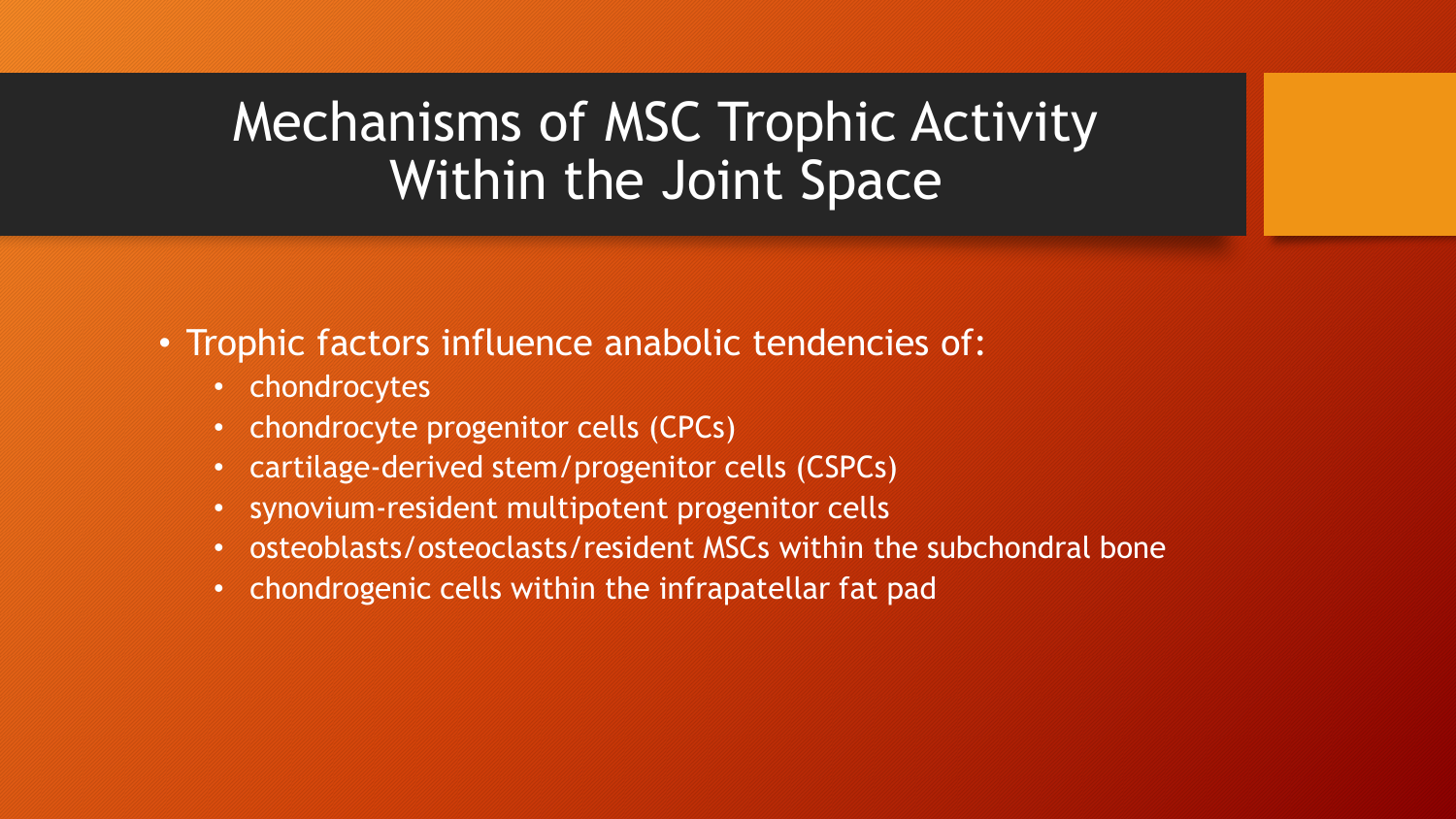### MSC Trophic Activities relevant to MSK Therapy<sup>7</sup>

• Angiogenesis •Neurogenesis •Osteogenesis • Musculogenesis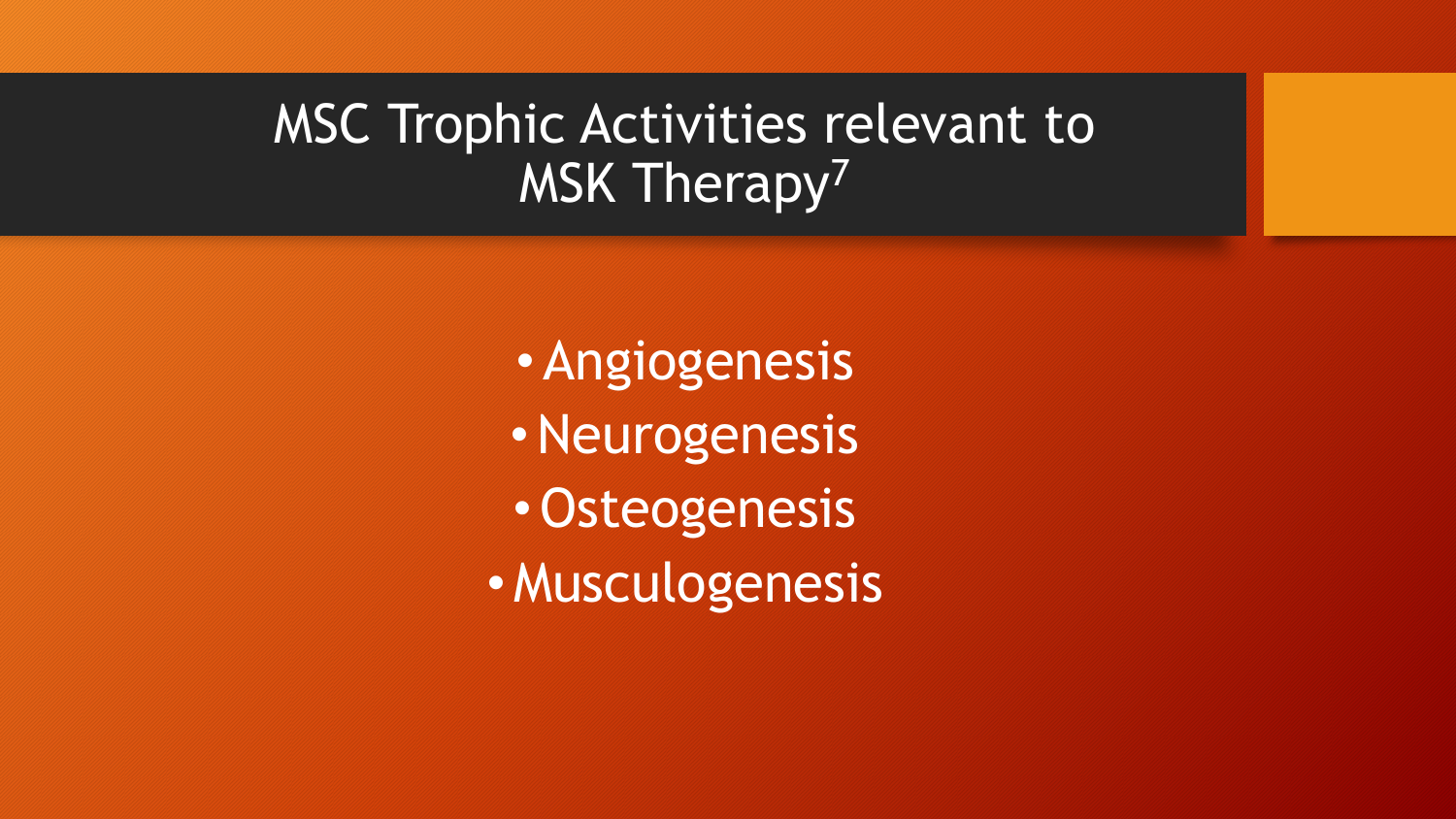"Mesenchymal stem cells derived exosomes and microparticles protect cartilage and bone from degradation in osteoarthritis"

-Cosenza, et al.

Microparticles and exosomes exerted similar chondroprotective and anti-inflammatory function *in vitro* and protected mice from developing osteoarthritis *in vivo*.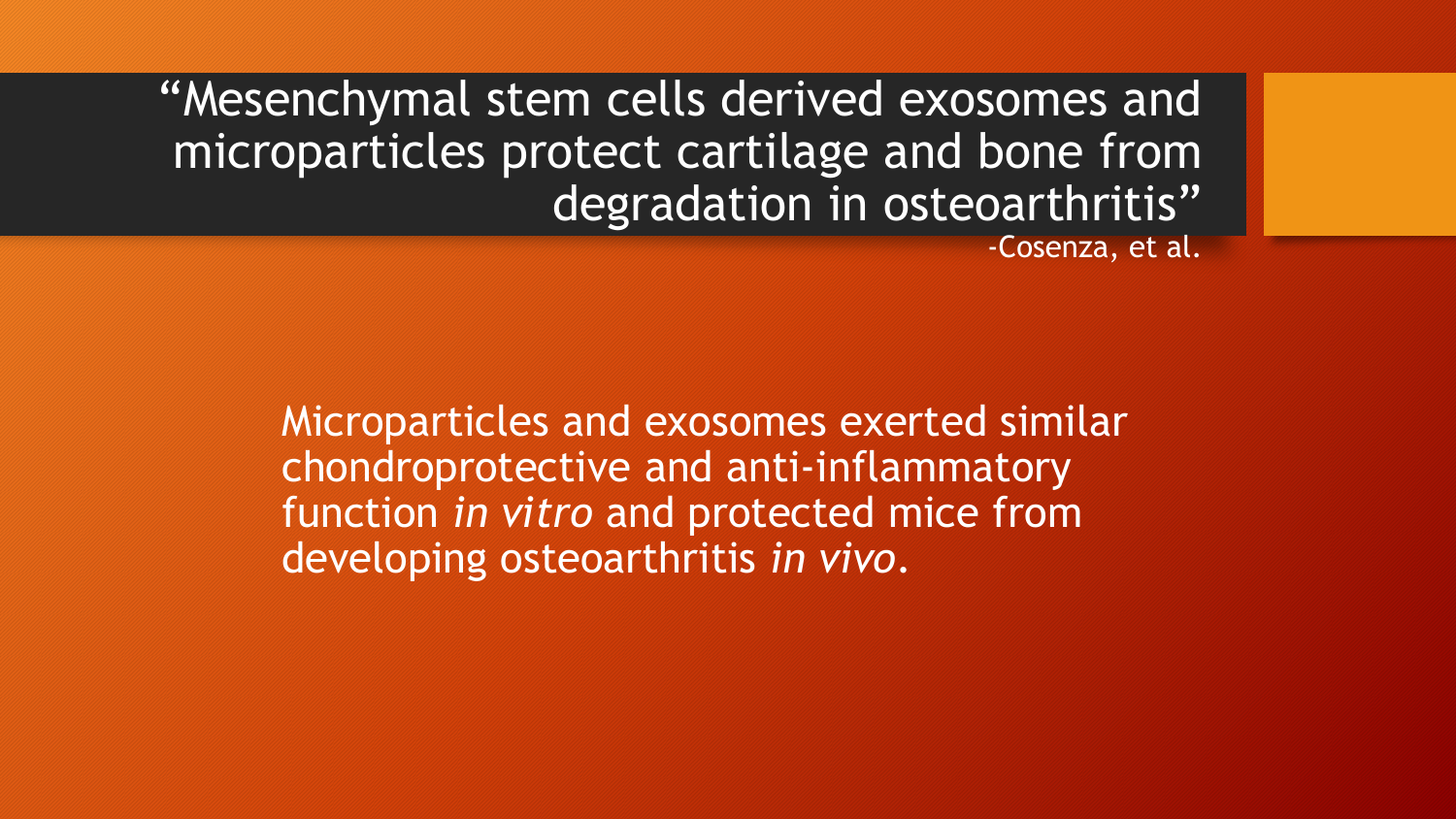#### Key Advantages of Exosomes:

- 1. Can travel via systemic therapy without risk of clumping
- 2. Can travel via local therapy
- 3. Cross the "Blood-Brain Barrier"
- 4. Deliver miRNA and mRNA
- 5. Can home
- 6. Not perceived as foreign
- 7. No first-pass lung removal as in MSCs
- 8. Can not transdifferentiate into other cells or into malignant cells
- 9. Easy to administer, store, freeze (Out of the box stem cell therapy!)
- 10. Easily controlled dosage
- 11. Potency related to age of parent MSC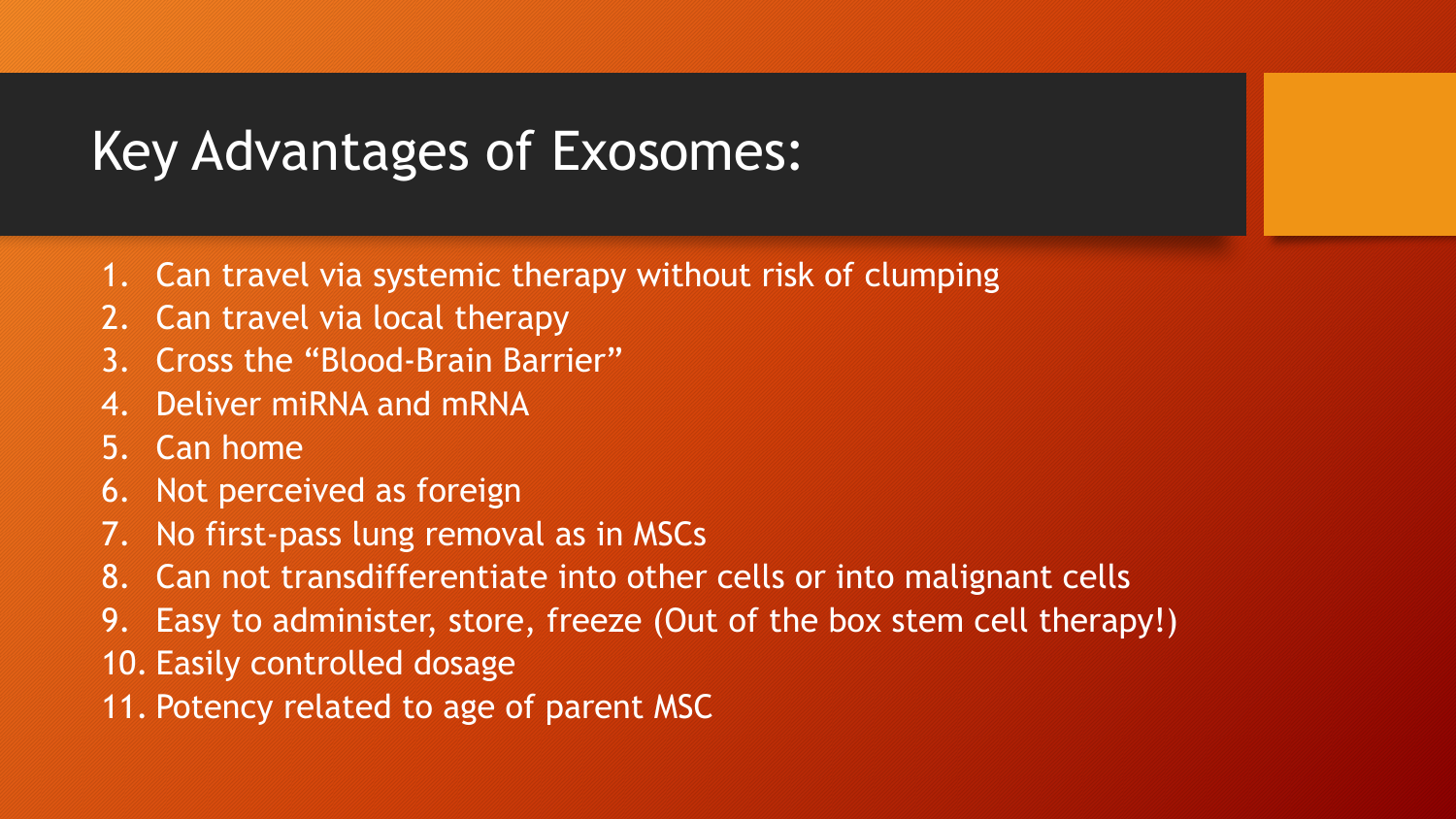### Key Therapeutic Effects of MSC Exosomes

- 1. Influence Growth of Target Cells
- 2. Influence Phenotype
- 3. Contribute to Cell Fate Decision
- 4. Promote Regeneration
- 5. Immunomodulation
- 6. Anti-Inflammatory
- 7. Anti-Fibrotic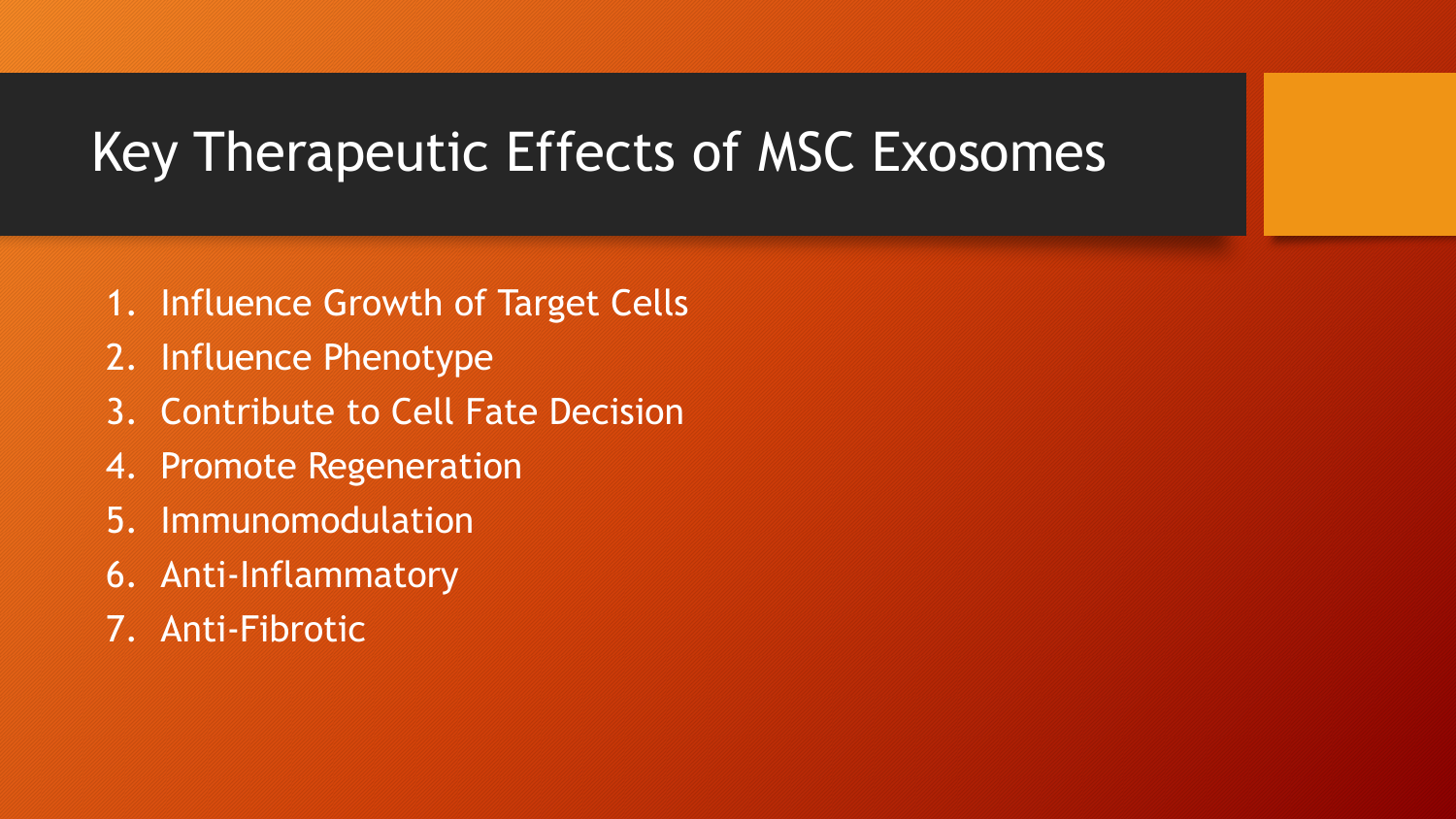### Some Key Immune and Growth Factors Present in MSC Exosomes

- BMP-5 Stimulates bone growth
- GDF-15 Growth Differentiation Factor-15
- OPG Stimulates bone growth/blocks osteoclast precursor formation
- G-CSF Granulocyte Colony Stimulating Factor
- SCF Stem Cell Factor shown to be responsible for stem cell and melanocyte growth
- TGF-B3 The most important anti-inflammatory protein. Converts inflammatory T-Cells to anti-inflammatory regulatory T cells.
- VEGF **Vascular Endothelial Growth Factor**
- ICAM-1 Binds inflammatory ligands on white cells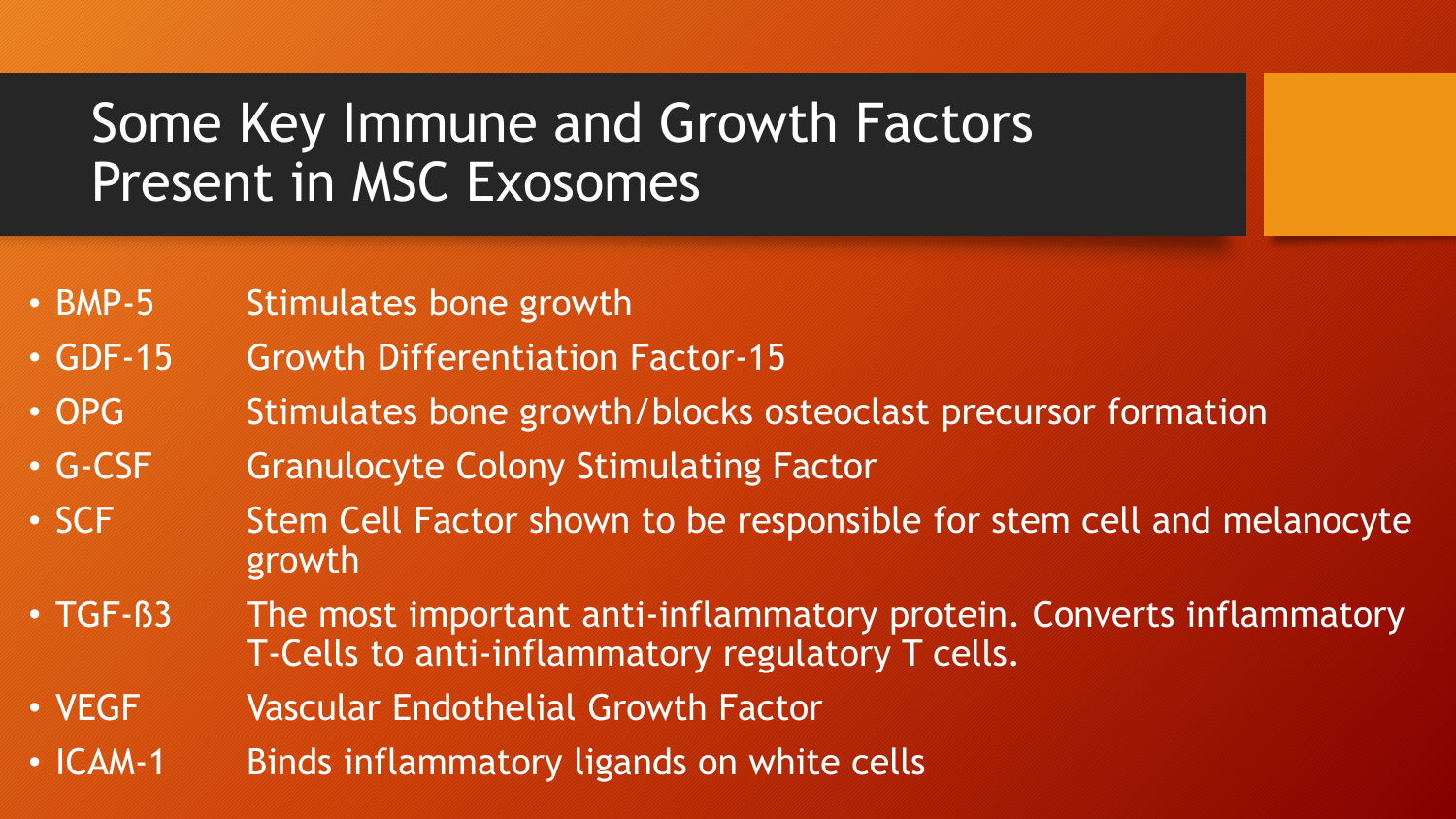### Some Key Immune and Growth Factors Present in MSC Exosomes

- IL-1r $\alpha$  Binds and sequesters the inflammatory cytokine IL-1
- IL-6 Responsible for macrophage activation
- IL-10 An anti-inflammatory cytokine responsible for immunomodulation and regulatory T cell conversion
- MCP-1 Monocyte Chemoattractant Protein-1 is a chemokine that recruits mononuclear cells to the treatment area
- MIP-1 Also known as CCL-4, this chemokine recruits mononuclear cells to the treatment area
- PDGF-BB Platelet Derived Growth Factor Beta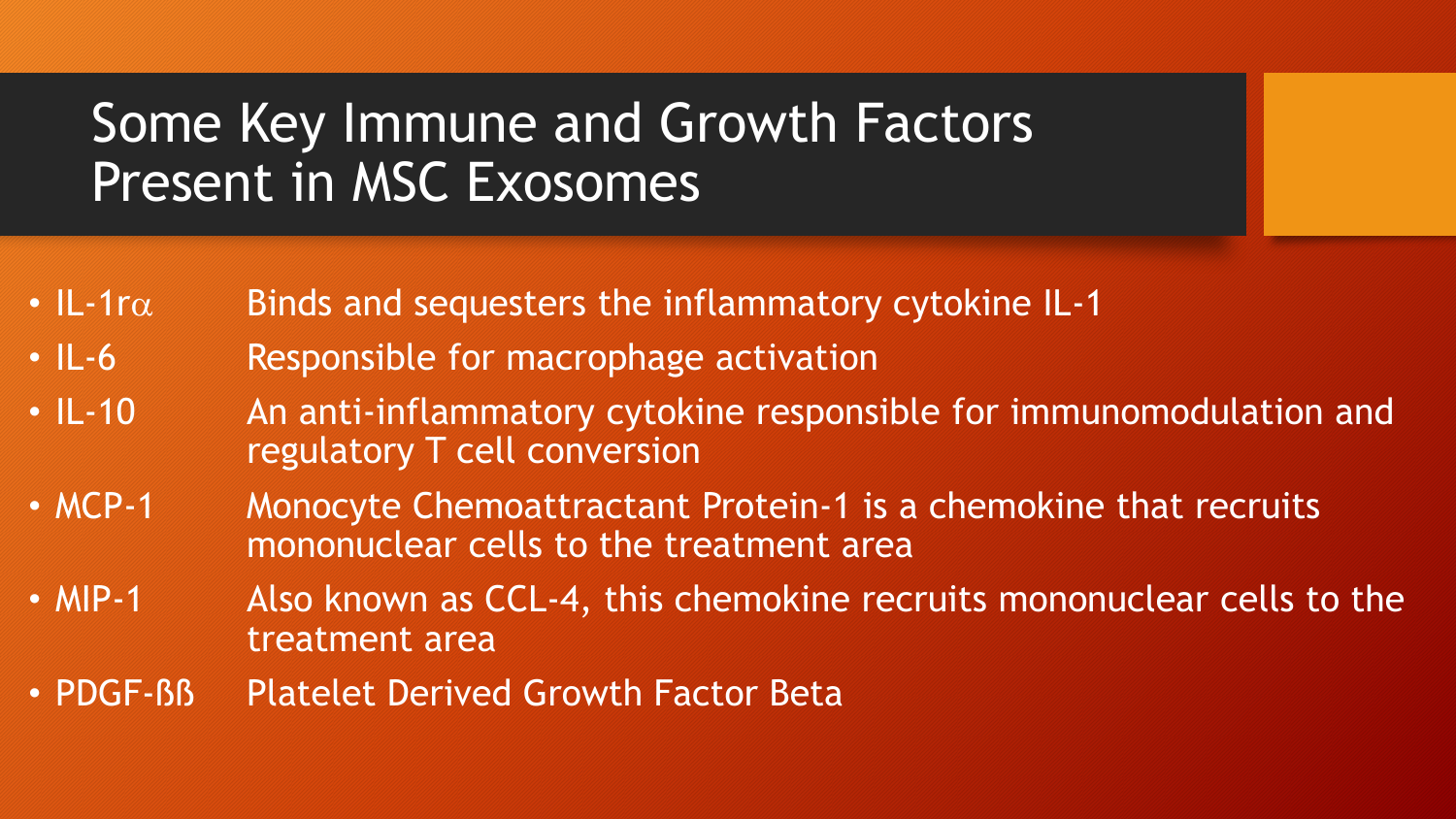#### Some Key Immune and Growth Factors Present in MSC Exosomes



#### • TNF-RI Binds and inactivates the inflammatory TNF-α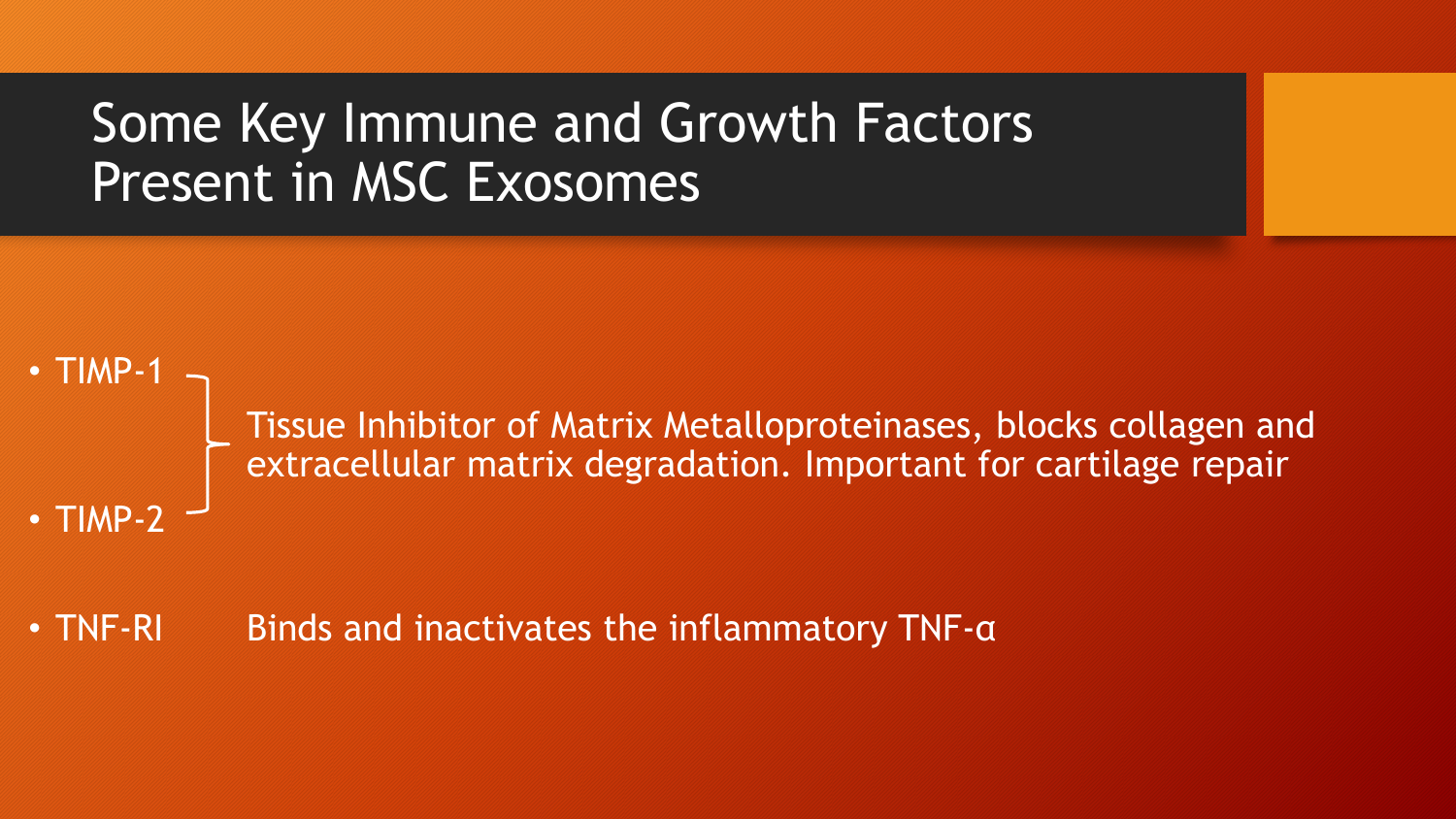### **Contraindications to Stem Cells/Exosomes**

- Cancer
- Myeloproliferative Disease
	- Bone Marrow Dysplasia
	- Sickle Cell
- Primary Pulmonary Hypertension
- Acute Bacterial Infection
- Recent Dental Work
- Macular Degeneration with neovascularization
- Any abnormal neovascularization
- Immuno-compromised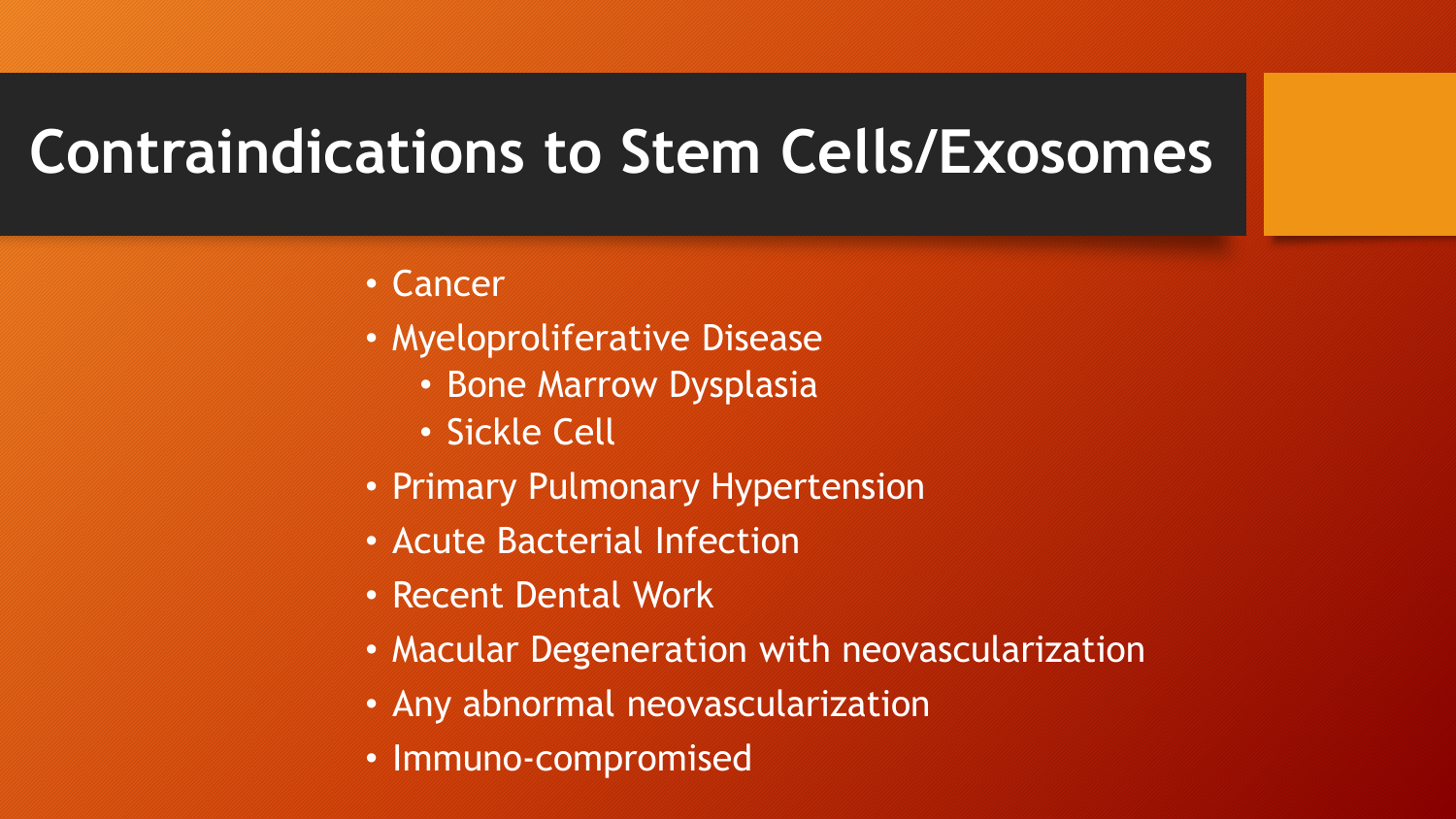### **Preoperative Labs**

- CBC
- CMP
- UA
- CA-125 for females
- PSA for males over 40
- CEA for males and females over 40
- PT/INR
- EKG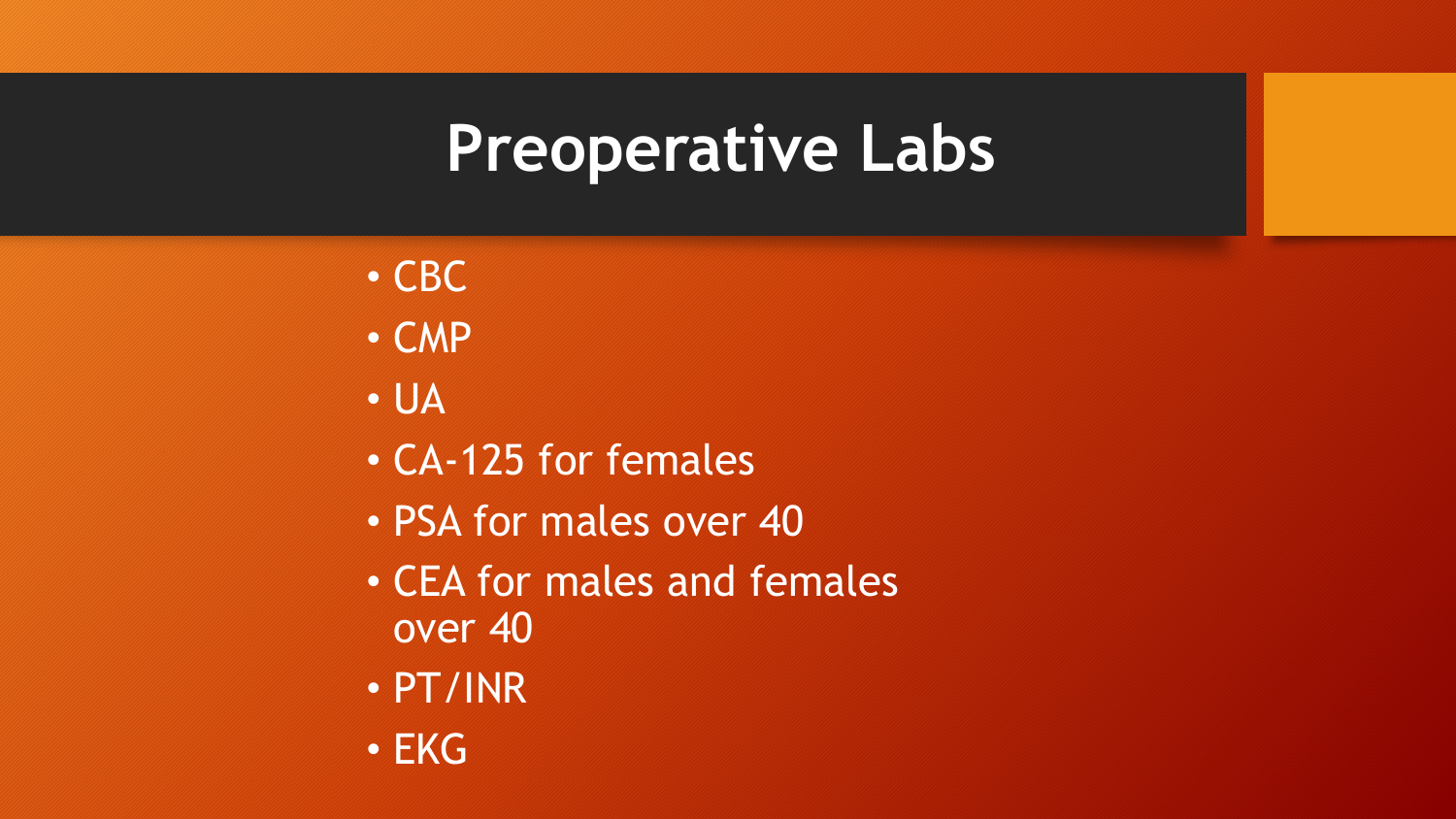#### Important Immunological Effects of MSC Exosomes

• Downregulate TH1 and TH17 cells while upregulating  $T_{Reg}$  cells

• Upregulate M2 macrophages at expense of M1 Macrophages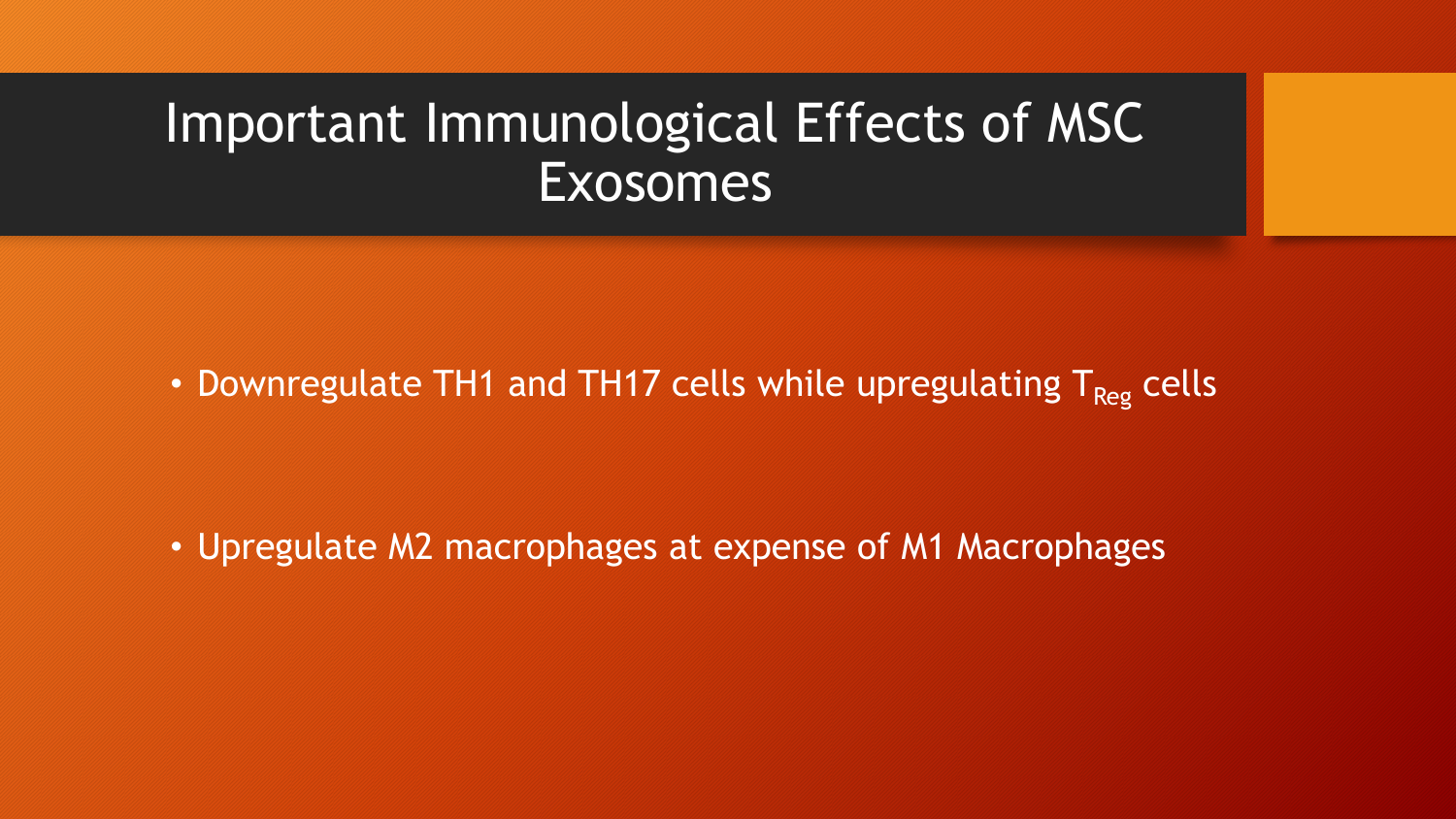### MSC Exosomes for Hair Growth

- Hair regeneration is controlled by dermal papilla (DP) cells which are located at the base of hair follicles
- 3 Phases:
	- Anagen (Growth)
	- Catagen (Apoptosis)
	- Telogen (Inactive)
- Androgenic alopecia Intact population of hair follicle stem cells deficient in DP signaling
- MSC extracellular vesicles promote telogen to anagen conversion comparable to Minoxidil<sup>11</sup>
- SCF present in exosomes is required for hair follicle creation from stem cell progenitors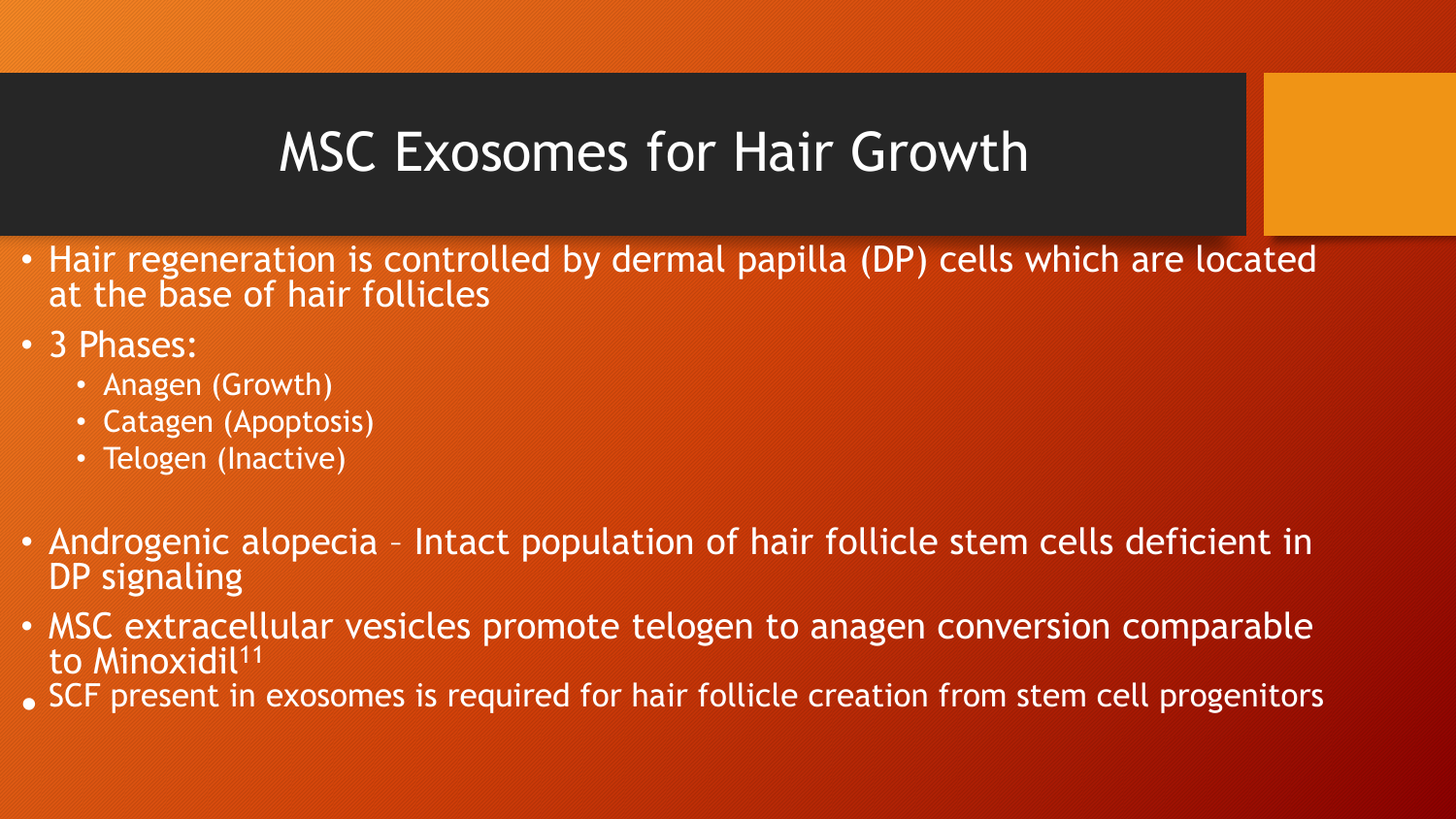

#### TOPICAL EXOSOMES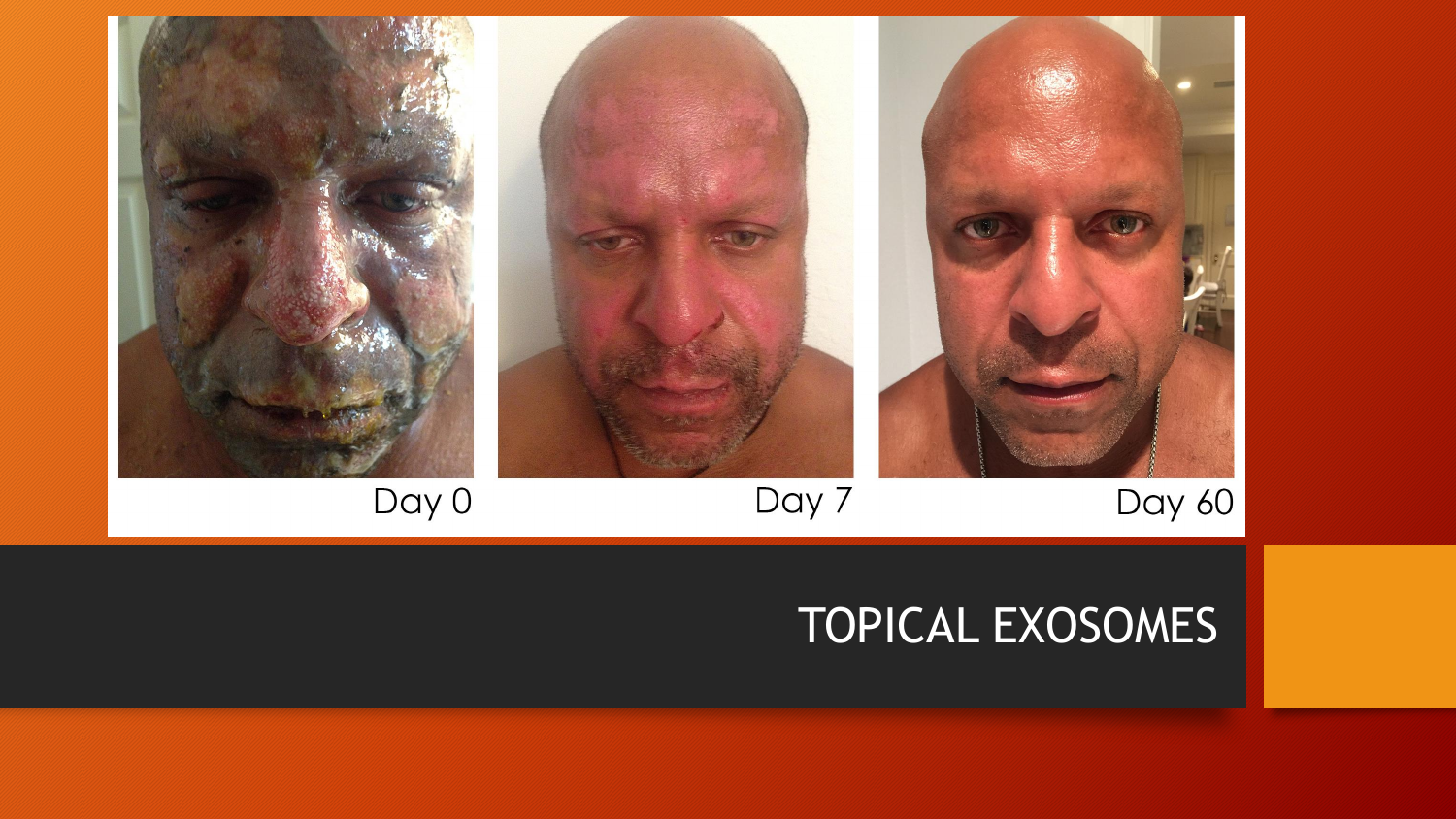Exosomes secreted by human adipose mesenchymal stem cells promote scarless cutaneous repair by regulating extracellular matrix remodelling

Lu Wang, Li Hu, Xin Zhou, Zehuan Xiong, Chenguang Zhang, Hassan M. A. Shehada, Bo Hu, Jinlin Song  $\boxtimes$  & Lili Chen  $\boxtimes$ 

- 100 Million people annually suffer pain and discomfort caused by scarring.
- Scar is a complex process involving inflammatory, proliferative , and remodeling phases
- Fetuses retain the ability to heal regeneratively without scars
- Scarless wound tissue is marked by fine reticular collagen, less cross-linking, less inflammation, and fewer fibroblasts.
- The remodeling of extracellular matrix is one of the most important factors for scar formation.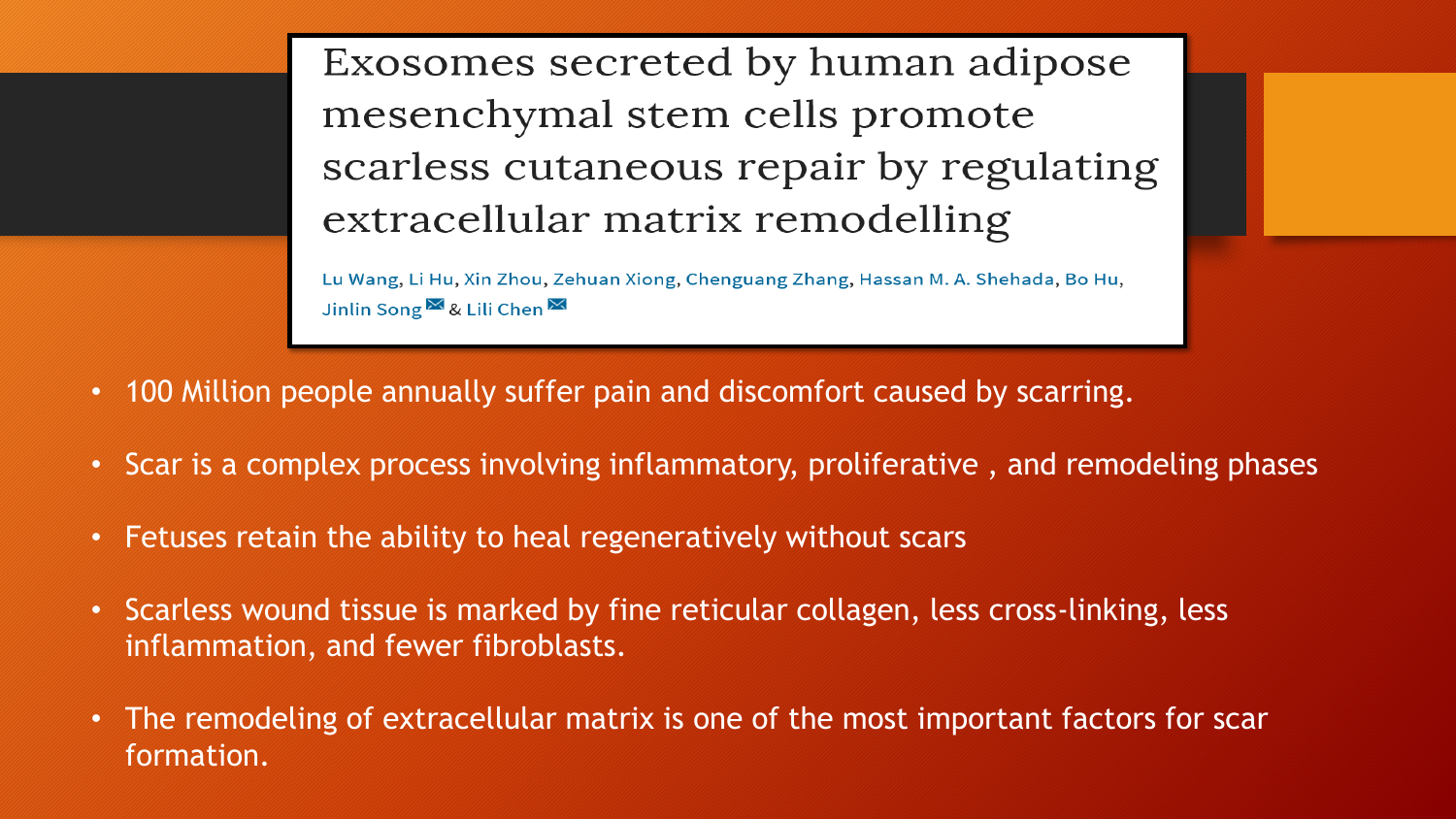#### Adipose MSC Exosomes

- Increase ration of Collagen III to Collagen I
- Prevent fibroblast differentiation into myofibroblasts
- Inhibit granulation tissue formation
- Increase ratio of TGF-B3 to TGF-B1
- After IV administration accumulate in wound area
- Increase ratio of MMP3 to TIMP1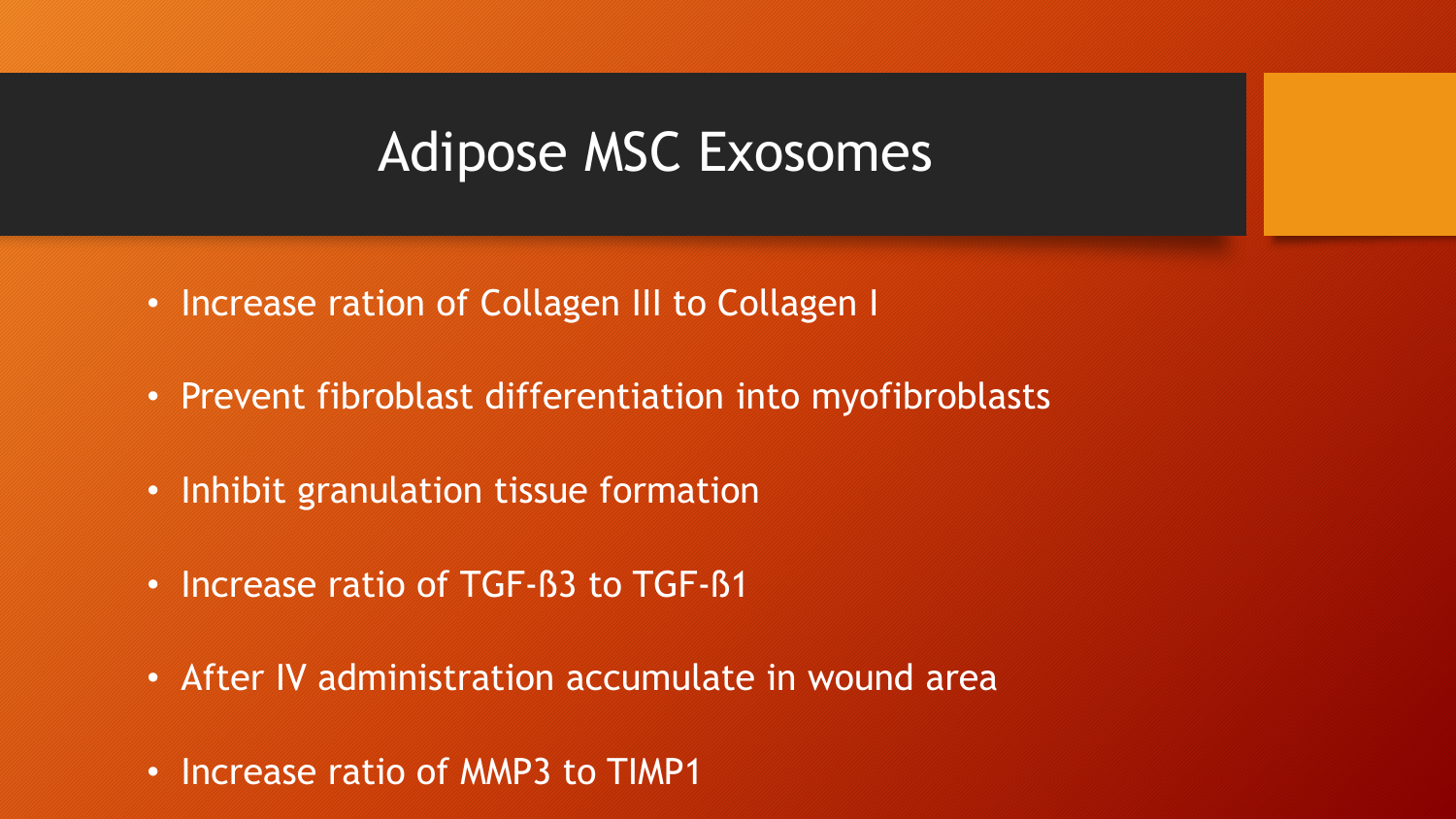#### MSK Protocols

• Joints PRP + Exosomes Day 0 PRP + Exosomes Day 14

- Muscles Direction Injection Exosomes
- Tendons/Ligaments PRP + Exosomes (+ Tenotomy for tendons)
- Bones BMAC + Exosomes +/- DBM vs. other scaffold
- Nerves

Exosomes +/- PRP

- Discs
	- Exosomes + PRP Day 0 Exosomes + PRP Day 14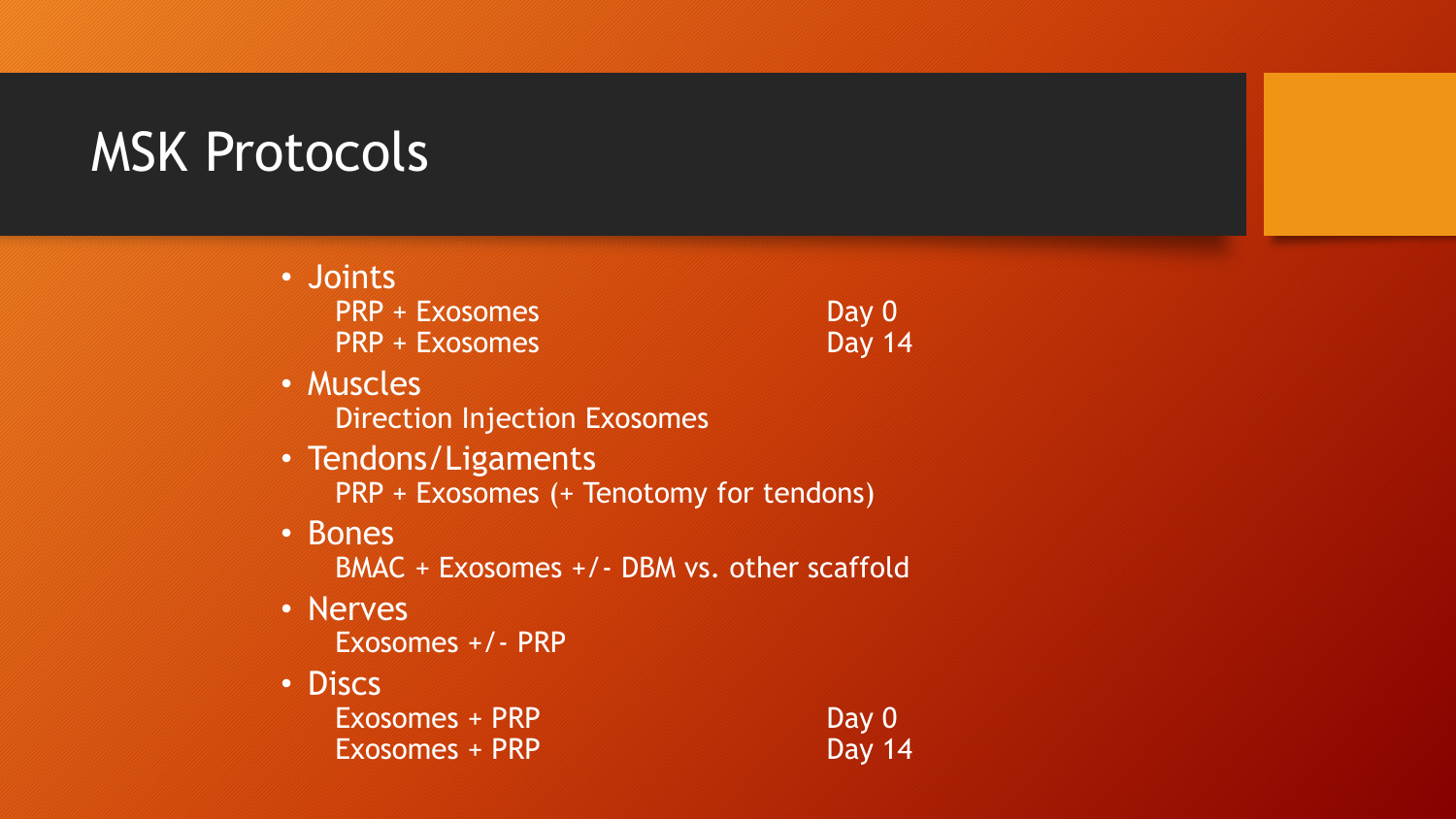#### Aesthetic Protocols

- Hair PRP + Exosomes
- Ulcers/Wounds/Scars/Venous Insufficiency Ulcers Debride, Exosomes along periphery of wound and into wound base +/- Tisseel covering
- Erectile Dysfunction Exosomes +/- PRP
- Urinary Incontinence PRP + Exosomes
- Arterial Insufficiency Exosomes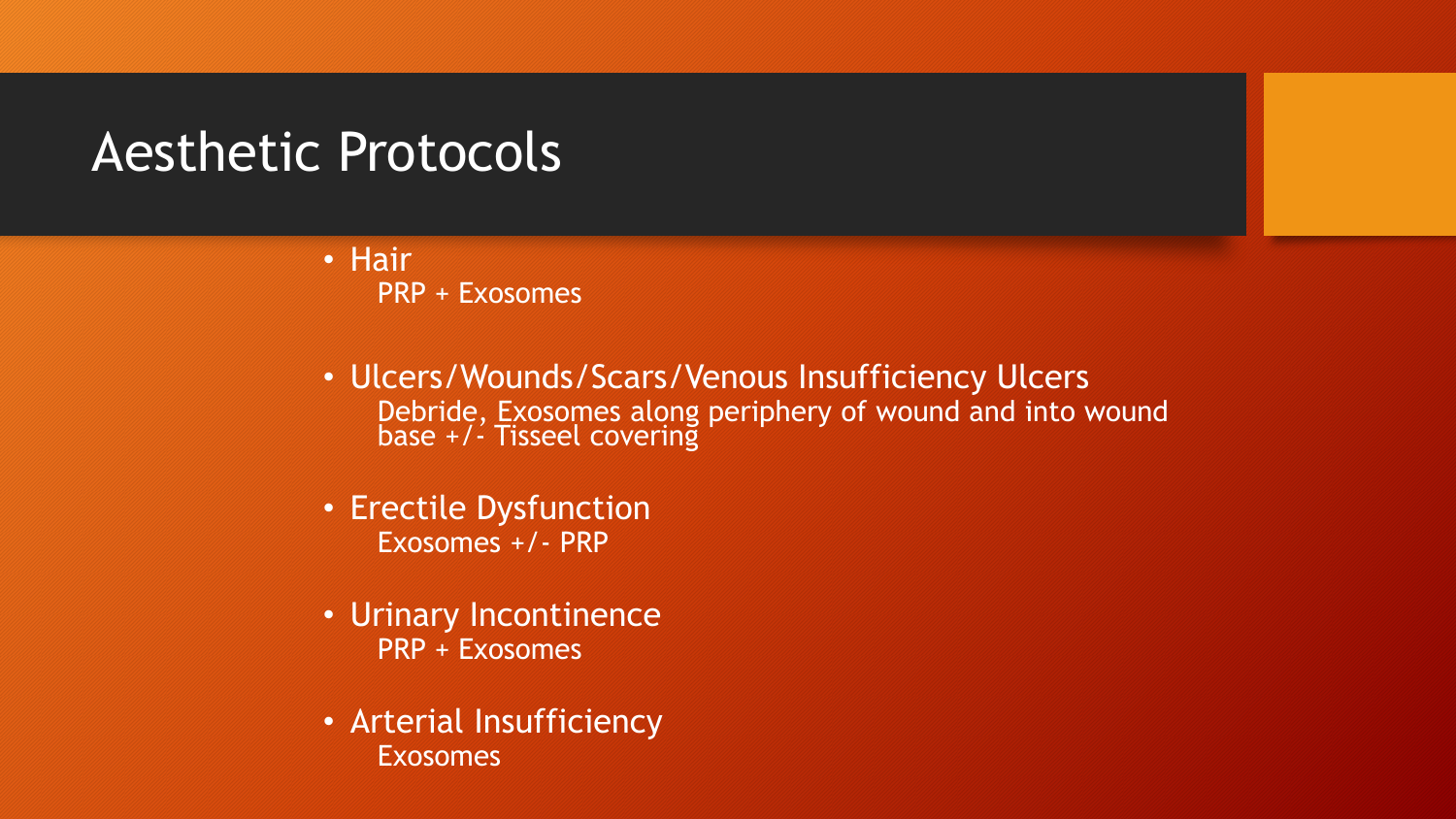### Thank You!

#### Works Cited 1/2

- 1. Caplan, A. I., & Dennis, J. E. (2006). Mesenchymal Stem Cells as Trophic Mediators. *Journal of Cellular Biochemistry, 98*, 1076-1084.
- 2. Caplan, A. I. (2017). Mesenchymal Stem Cells: Time to Change the Name! *STEM CELLS Translational Medicine, 6*(6), 1445-1451. doi:10.1002/sctm.17-0051
- 3. Rashed, M. H., Bayraktar, E., Helal, G. K., Abd-Ellah, M., Amero, P., Chavez-Reyes, A., & Rodriguez-Aguayo, C. (2017). Exosomes: From Garbage Bins to Promising Therapeutic Targets. *International Journal of Molecular Sciences, 18*(3), 538. doi:10.3390/ijms18030538
- 4. Grange, C., Tapparo, M., Bruno, S., Chatterjee, D., Quesenberry, P. J., Tetta, C., & Camussi, G. (2014). Biodistribution of mesenchymal stem cell-derived extracellular vesicles in a model of acute kidney injury monitored by optical imaging. *International Journal of Molecular Medicine, 33*(5), 1055-1063. doi:10.3892/ijmm.2014.1663
- 5. Burke, J., Kolhe, R., Hunter, M., Isales, C., Hamrick, M., & Fulzele, S. (2016). Stem Cell-Derived Exosomes: A Potential Alternative Therapeutic Agent in Orthopaedics. *Stem Cells International, 2016*, 1-6. doi:10.1155/2016/5802529
- 6. Phinney, D. G., & Pittenger, M. F. (2017). Concise Review: MSC-Derived Exosomes for Cell-Free Therapy. *Stem Cells, 35*(4), 851-858. doi:10.1002/stem.2575